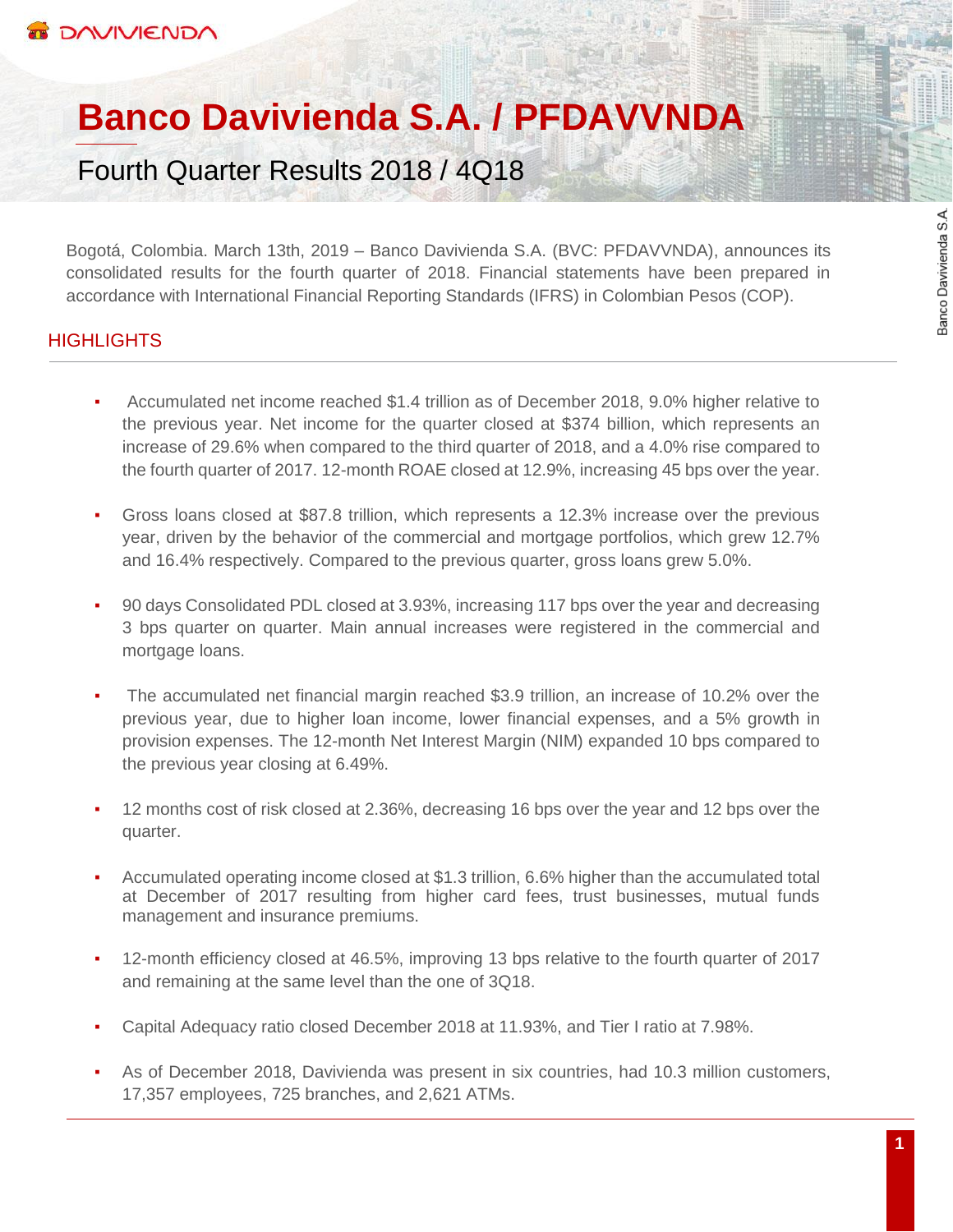# Banco Davivienda S.A.

# ECONOMIC ENVIRONMENT - COLOMBIA

World economic growth was slightly lower in 2018 than in 2017. This slowdown occurred in both developed and emerging countries. According to World Bank figures, global growth went from 3.1% in 2017 to 3% in 2018. Even though the United States accelerated its growth, the opposite occurred in Japan and Europe.

Regarding emerging countries, China's economic slowdown is noteworthy. Economic growth in Latin America also decelerated to an estimated growth of only 0.6%. This result was especially influenced by the behavior in Argentina, Mexico, and Brazil, countries that grew -2.8%, 2.1%, and 1.2% respectively.

Colombia grew 2.7% in 2018, higher than the region and last years' Colombia's growth. This growth results from better average oil prices, lower interest rates, and private consumption recovery after 2017, which was severely impacted by the increase in Value Added Tax.

Regarding oil prices, despite falling significantly in the last quarter of the year, the average Brent price throughout 2018 was USD 71.7, higher than in 2017, when it reached USD 54.7.

Regarding monetary policy, the average intervention rate of the Central Bank of Colombia went from 6.1% in 2017 to 4.35% in 2018. This greater flexibility was enabled by the fact that economic growth did not surpass potential growth and better behavior of inflation. Regarding the latter, it is worth mentioning that after three years of not meeting the inflation target, 2018 closed with inflation at 3.18%, thereby comfortably meeting the inflation target. This figure is 91 basis points lower than that of 2017 (4.09%), which demonstrates the prices' downward adjustments during the year.

The average exchange rate against the US dollar was \$2,955.8 in 2018, very similar to the one observed in 2017 (\$2,950.6). Although the Colombian Peso experienced a revaluation between January and April, subsequently the price of the US dollar started to increase, reaching its peak on December 27th (\$3,289.6) due to the slump in oil prices and the global US dollar revaluation. This concurred with the devaluation of emerging countries' currencies. The exchange rate closed the year at \$3,249.75.

In the fiscal sphere, gross tax revenue amounted to \$144.4 trillion in 2018, growing 6.0% relative to 2017. This was derived from efforts undertaken by the National Direction of Taxes and Customs (DIAN) and from the acceleration of economic activity, despite a lower income tax for legal entities, which was approved by Law 1819 of 2016. The National Government accomplished its goal of a 3.1% deficit as a proportion of GDP.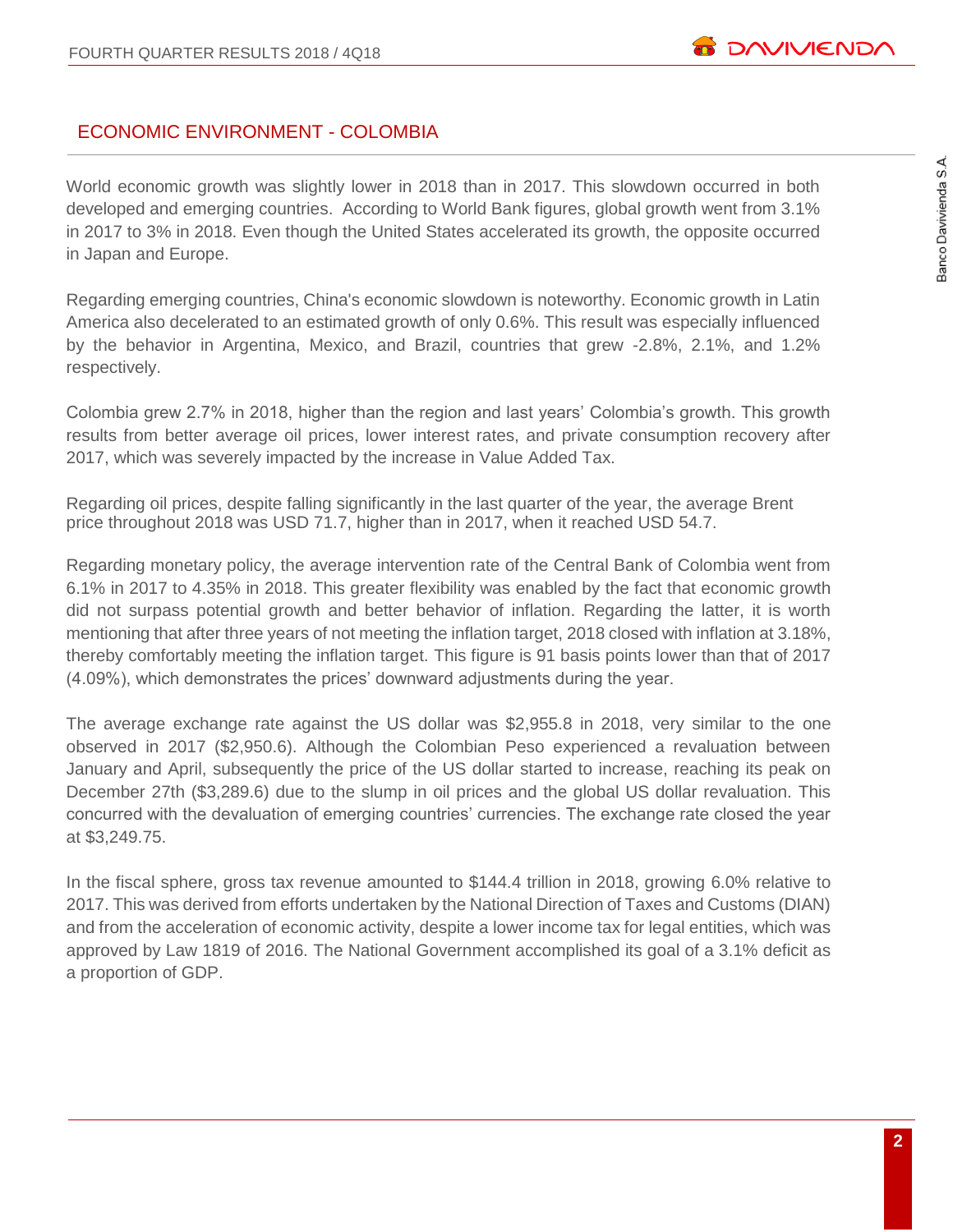# ECONOMIC ENVIRONMENT - CENTRAL AMERICA

At the end of the third quarter of 2018, Costa Rica, Honduras, Panama and El Salvador registered deceleration in the economic activity relative to the same period in 2017. Compared to the second quarter of 2018, Panama registered an acceleration.

The region faced challenges in foreign trade particularly in the second and third quarter of the year related to the conflict in Nicaragua, which hindered the movement of goods from El Salvador and Honduras towards Costa Rica and Panama and vice versa.

Other important events which contributed to deceleration were the lower international prices of agricultural goods, a decreased consumer confidence in Costa Rica due to the uncertainty regarding the tax reform approval, strikes in the public sector of this country, deceleration of the construction industry in Panama and impacts from strikes of workers of this industry between April and May.

Annual inflation decelerated in the region mainly due to lower stresses on prices of agricultural goods, as well as on fuels and other oil products. In particular, inflation in Costa Rica and Honduras closed within the target range of each central bank, closing at 2.0% and 4.2%, respectively. Inflation in El Salvador in 2018 was 0.4% and in Panama, it was 0.2%.

Regarding the exchange rate, the Costa Rican Colon closed the year with a devaluation of 6.9%. On the other hand, the Honduran Lempira closed the year with a devaluation of 3.18%.

As a result of an increase in inflationary expectations in Costa Rica, the Monetary Policy Rate (MPR) was increased from 4.75% to 5.25%. In Honduras, MPR was also increased from 5.50% to 5.75% at the beginning of 2019 due to concerns about inflation in the medium-term, according to the Central Bank of Honduras.

Finally, risk rating for Costa Rica was downgraded by Moody's, Standard & Poor's, and Fitch due to a deterioration in debt metrics, deficit, and the debt burden. This happened even though the rating agencies perceived the approval of the tax reform as positive and as a necessary step towards ensuring debt sustainability in the medium-term and fiscal deficit reduction.

Debt ratings improved for El Salvador amidst a better fiscal outlook and the approval of foreign debt financing that will allow the government to meet obligations and extend the debt maturity profile. On the other hand, even though there were no changes in ratings in Panama, Standard & Poor's improved its debt outlook to positive. Finally, there were no changes in rating or outlook for Honduras.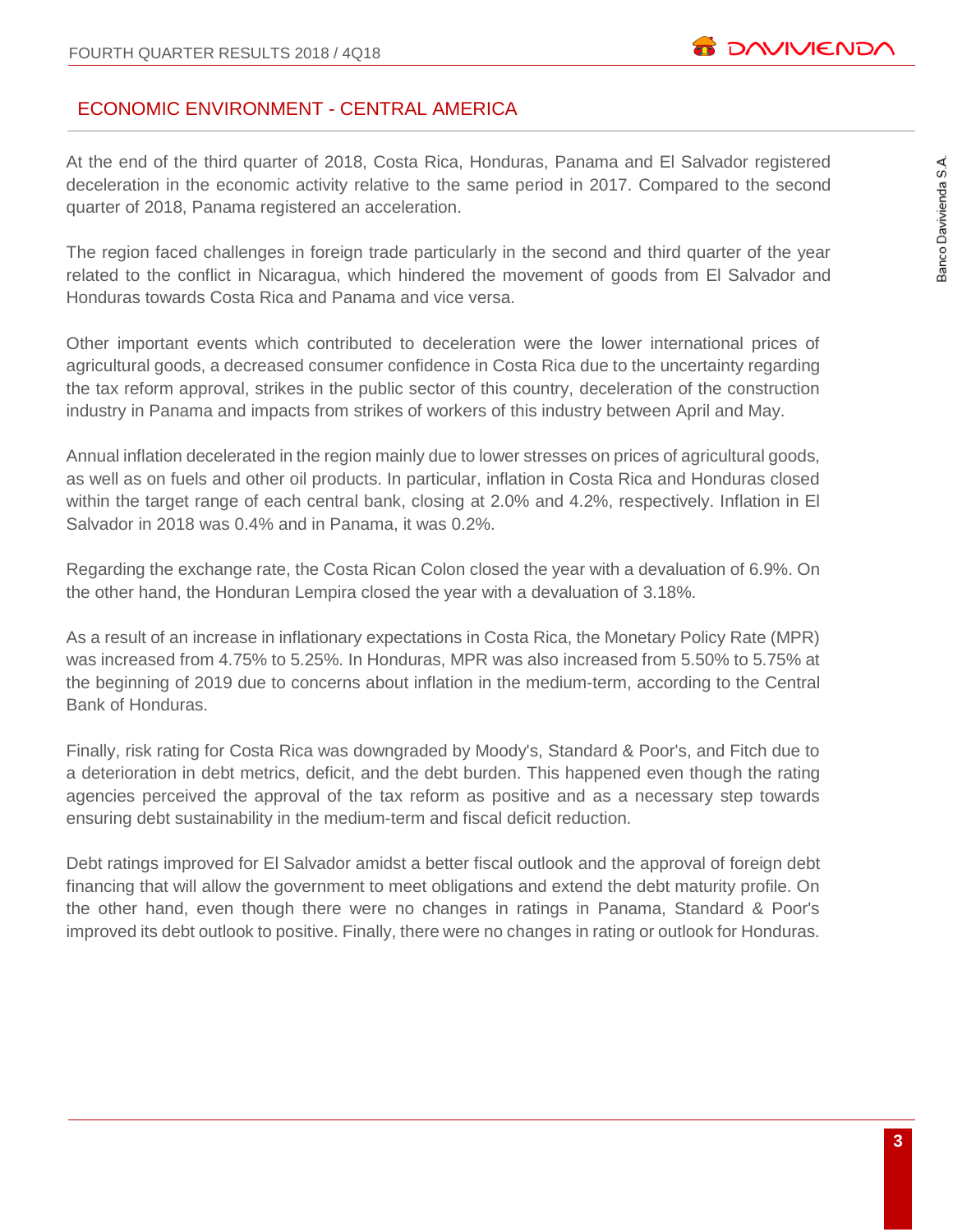# MAIN CONSOLIDATED FIGURES:

# **Statement of Financial Condition**

(COP billion)

|                                     |                |                |                |        | % Chg.  |
|-------------------------------------|----------------|----------------|----------------|--------|---------|
| <b>Assets</b>                       | <b>Dec. 17</b> | <b>Sep. 18</b> | <b>Dec. 18</b> | Q/Q    | Y/Y     |
| Cash and Interbank Funds            | 9,336          | 9,416          | 9,937          | 5.5    | 6.4     |
| Investments                         | 11,041         | 10,058         | 11,477         | 14.1   | 3.9     |
| Gross Loans Portfolio               | 78,220         | 83,653         | 87,822         | 5.0    | 12.3    |
| Loan Loss Reserves                  | $-2,310$       | $-3,514$       | $-3,710$       | 5.6    | 60.6    |
| Property, Plant and Equipment       | 732            | 714            | 801            | 12.2   | 9.4     |
| <b>Other Assets</b>                 | 3,752          | 4,206          | 4,397          | 4.6    | 17.2    |
| <b>Total Assets</b>                 | 100,771        | 104,533        | 110,724        | 5.9    | 9.9     |
|                                     |                |                |                |        |         |
| <b>Liabilities</b>                  |                |                |                |        |         |
| <b>Demand Deposits</b>              | 33,132         | 32,638         | 36,086         | 10.6   | 8.9     |
| <b>Term Deposits</b>                | 29,328         | 32,790         | 31,118         | $-5.1$ | 6.1     |
| <b>Bonds</b>                        | 12,009         | 9,920          | 10,686         | 7.7    | $-11.0$ |
| Credits                             | 9,686          | 11,552         | 12,495         | 8.2    | 29.0    |
| <b>Other Liabilities</b>            | 5,733          | 6,698          | 8,929          | 33.3   | 55.8    |
| <b>Total Liabilities</b>            | 89,887         | 93,598         | 99,314         | 6.1    | 10.5    |
|                                     |                |                |                |        |         |
| <b>Equity</b>                       |                |                |                |        |         |
| Non-controlling Interest            | 85             | 84             | 90             | 7.2    | 5.8     |
| Equity                              | 10,799         | 10,851         | 11,320         | 4.3    | 4.8     |
| <b>Total Equity</b>                 | 10,884         | 10,934         | 11,410         | 4.3    | 4.8     |
| <b>Total Liabilities and Equity</b> | 100,771        | 104,533        | 110,724        | 5.9    | 9.9     |

| <b>Income Statement</b>         | <b>Quarterly Figures</b> |             |             |          | % Chg.     | <b>Accumulated Figures</b> | $\frac{9}{6}$<br>Chg. |            |
|---------------------------------|--------------------------|-------------|-------------|----------|------------|----------------------------|-----------------------|------------|
| (COP billion)                   | 4Q17                     | <b>3Q18</b> | <b>4Q18</b> | Q/Q      | <b>Y/Y</b> | <b>Dec. 17</b>             | <b>Dec. 18</b>        | <b>Y/Y</b> |
| Interest Income                 | 2,325                    | 2,320       | 2,435       | 4.9      | 4.7        | 9,338                      | 9,510                 | 1.8        |
| Loans                           | 2,156                    | 2,173       | 2,270       | 4.5      | 5.3        | 8,667                      | 8,862                 | 2.2        |
| Investments                     | 145                      | 119         | 143         | 19.6     | $-1.5$     | 593                        | 547                   | $-7.7$     |
| Other Income                    | 24                       | 28          | 22          | $-20.4$  | $-7.1$     | 78                         | 101                   | 28.3       |
| <b>Financial Expenses</b>       | 919                      | 885         | 911         | 2.9      | $-0.9$     | 3,844                      | 3,558                 | $-7.4$     |
| <b>Gross Financial Margin</b>   | 1,405                    | 1,435       | 1,524       | 6.2      | 8.4        | 5,494                      | 5,951                 | 8.3        |
| <b>Provision Expenses</b>       | 512                      | 532         | 513         | $-3.5$   | 0.3        | 1,975                      | 2,075                 | 5.0        |
| <b>Net Interest Margin</b>      | 894                      | 904         | 1,011       | 11.9     | 13.1       | 3,519                      | 3,877                 | 10.2       |
| Operating Income                | 325                      | 317         | 326         | 2.7      | 0.3        | 1,216                      | 1,296                 | 6.6        |
| <b>Operating Expenses</b>       | 870                      | 830         | 919         | 10.7     | 5.7        | 3,190                      | 3.414                 | 7.0        |
| <b>Exchange and Derivatives</b> | 8                        | 42          | 56          | 35.0     | 620.6      | 104                        | 145                   | 39.3       |
| Other Income and Expenses, net  | 55                       | 1           | $-7$        | $-972.0$ | $-113.2$   | 39                         | $-28$                 | $-172.5$   |
| <b>Income Before Taxes</b>      | 412                      | 434         | 467         | 7.6      | 13.4       | 1,688                      | 1,876                 | 11.2       |
| Income Tax                      | 52                       | 145         | 92          | $-36.2$  | 78.7       | 405                        | 478                   | 18.0       |
| <b>Net Profit</b>               | 360                      | 289         | 374         | 29.6     | 4.0        | 1,283                      | 1,399                 | 9.0        |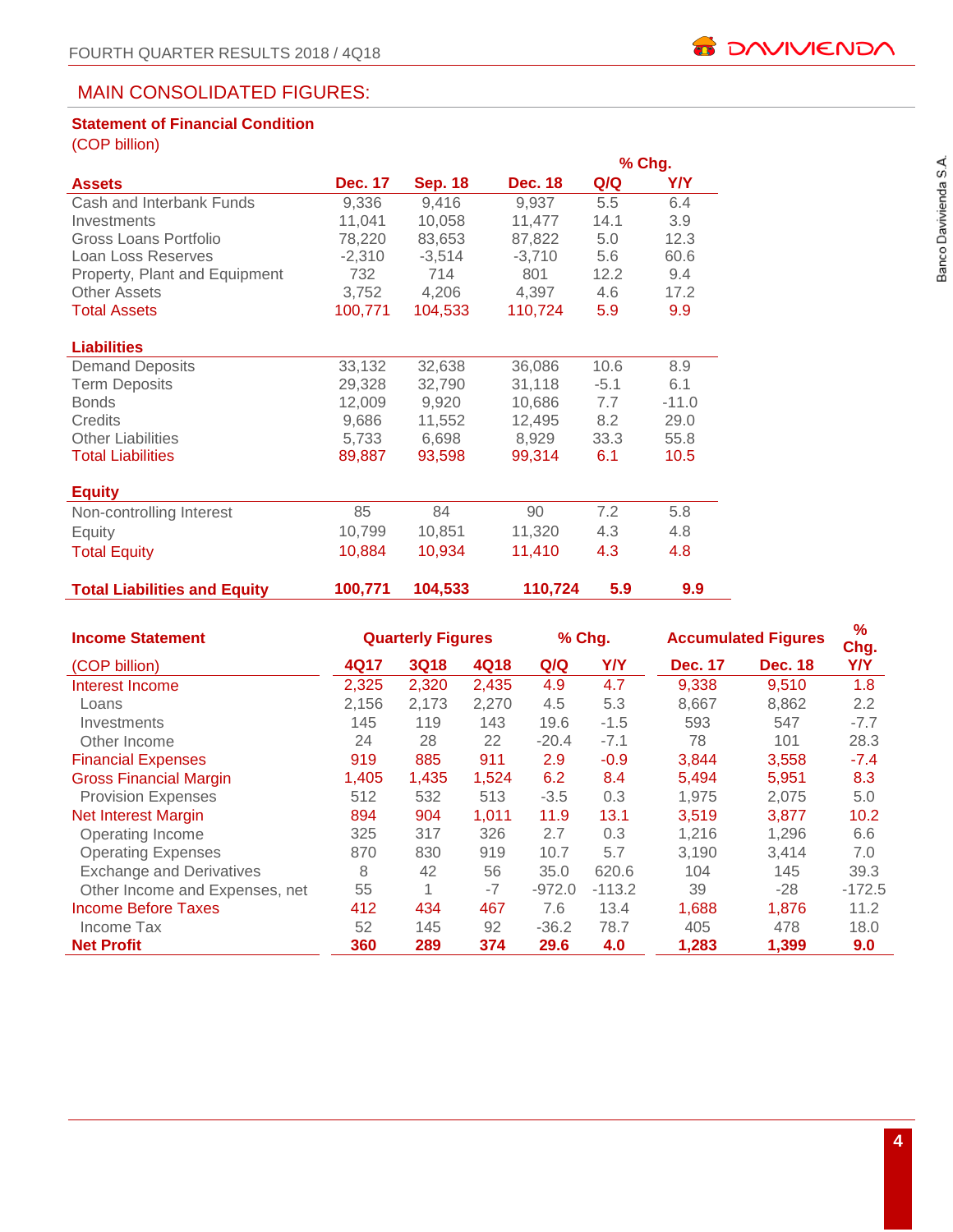# MAIN RATIOS

|                           |       |             |       | <b>Bps. Chg</b> |       |
|---------------------------|-------|-------------|-------|-----------------|-------|
| 12 months                 | 4Q17  | <b>3Q18</b> | 4Q18  | Q/Q             | Y/Y   |
| <b>NIM</b>                | 6.39% | 6.53%       | 6.49% | $-4$            | 10    |
| Cost of Risk              | 2.53% | 2.48%       | 2.36% | $-12$           | $-16$ |
| Efficiency                | 46.6% | 46.5%       | 46.5% | $\Omega$        | $-13$ |
| <b>ROAE</b>               | 12.5% | 13.0%       | 12.9% | -9              | 45    |
| <b>ROAA</b>               | 1.32% | 1.37%       | 1.35% | $-2$            | 4     |
|                           |       |             |       |                 |       |
|                           |       |             |       | <b>Bps. Chg</b> |       |
| <b>Annualized Quarter</b> | 4Q17  | <b>3Q18</b> | 4Q18  | Q/Q             | Y/Y   |
| <b>NIM</b>                | 6.33% | 6.24%       | 6.39% | 15              | 6     |
| Cost of Risk              | 2.62% | 2.54%       | 2.34% | $-21$           | $-28$ |
| Efficiency                | 48.5% | 46.2%       | 48.4% | 216             | $-11$ |
| <b>ROAE</b>               | 13.5% | 10.7%       | 13.4% | 270             | -8    |
| <b>ROAA</b>               | 1.44% | 1.12%       | 1.39% | 27              | -5    |

# STATEMENT OF FINANCIAL CONDITION

# **Assets**

| <b>Consolidated</b><br>(COP Billion) |                |                |                |      |        | <b>Colombia</b><br>(COP Billion) |        | <b>International</b><br>(USD Million) |                |        |        |
|--------------------------------------|----------------|----------------|----------------|------|--------|----------------------------------|--------|---------------------------------------|----------------|--------|--------|
|                                      |                |                |                |      | % Chg. | % Chq.                           |        |                                       | % Chg.         |        |        |
| <b>Assets</b>                        | <b>Dec. 17</b> | <b>Sep. 18</b> | <b>Dec. 18</b> | Q/Q  | Y/Y    | <b>Dec. 18</b>                   | Q/Q    | Y/Y                                   | <b>Dec. 18</b> | Q/Q    | Y/Y    |
| Cash and Interbank Funds             | 9,336          | 9.416          | 9.937          | 5.5  | 6.4    | 5.077                            | $-2.6$ | 2.2                                   | 1.495          | 5.8    | 2.2    |
| Investments                          | 11.041         | 10.058         | 11.477         | 14.1 | 3.9    | 9.301                            | 13.9   | 1.9                                   | 1.084          | $-0.6$ | $-2.8$ |
| Gross Loans Portfolio                | 78,220         | 83,653         | 87.822         | 5.0  | 12.3   | 69.580                           | 3.4    | 11.4                                  | 5.613          | 2.0    | 6.4    |
| Loan Loss Reserves                   | $-2,310$       | $-3,514$       | $-3.710$       | 5.6  | 60.6   | $-3.242$                         | 5.6    | 62.5                                  | $-144$         | $-3.9$ | 36.6   |
| Property, Plant and<br>Equipment     | 732            | 714            | 801            | 12.2 | 9.4    | 422                              | $-4.0$ | $-6.9$                                | 117            | 26.3   | 24.6   |
| <b>Other Assets</b>                  | 3.752          | 4.206          | 4.397          | 4.6  | 17.2   | 3.300                            | 5.7    | 20.0                                  | 191            | $-6.5$ | 8.3    |
| <b>Total Assets</b>                  | 100.771        | 104,533        | 110.724        | 5.9  | 9.9    | 84.437                           | 4.0    | 8.6                                   | 8.357          | 2.5    | 4.2    |

# Q/Q Performance:

As of December 31st, 2018, assets totaled \$110.7 trillion, increasing 5.9% relative to the previous quarter. Cash and interbank totaled \$9.9 billion, increasing 5.5%, and the investment portfolio closed at \$11.5 trillion, increasing 14.1%. Gross loans totaled \$87.8 trillion, an increase of 5.0% over September 2018. Finally, loan loss reserves closed at \$3.7 trillion, rising 5.6% against the previous quarter.

Excluding the effects of the Colombian peso devaluation during the quarter, consolidated assets grew 3.8% over the quarter.

# Y/Y Performance:

Assets increased by 9.9% over the year. Cash and interbank rose 6.4% and the investment portfolio increased by 3.9%. Moreover, gross loans had an annual increase of 12.3%, being the mortgage and commercial portfolios the ones with higher growth. Finally, an increase in loan loss reserves stemmed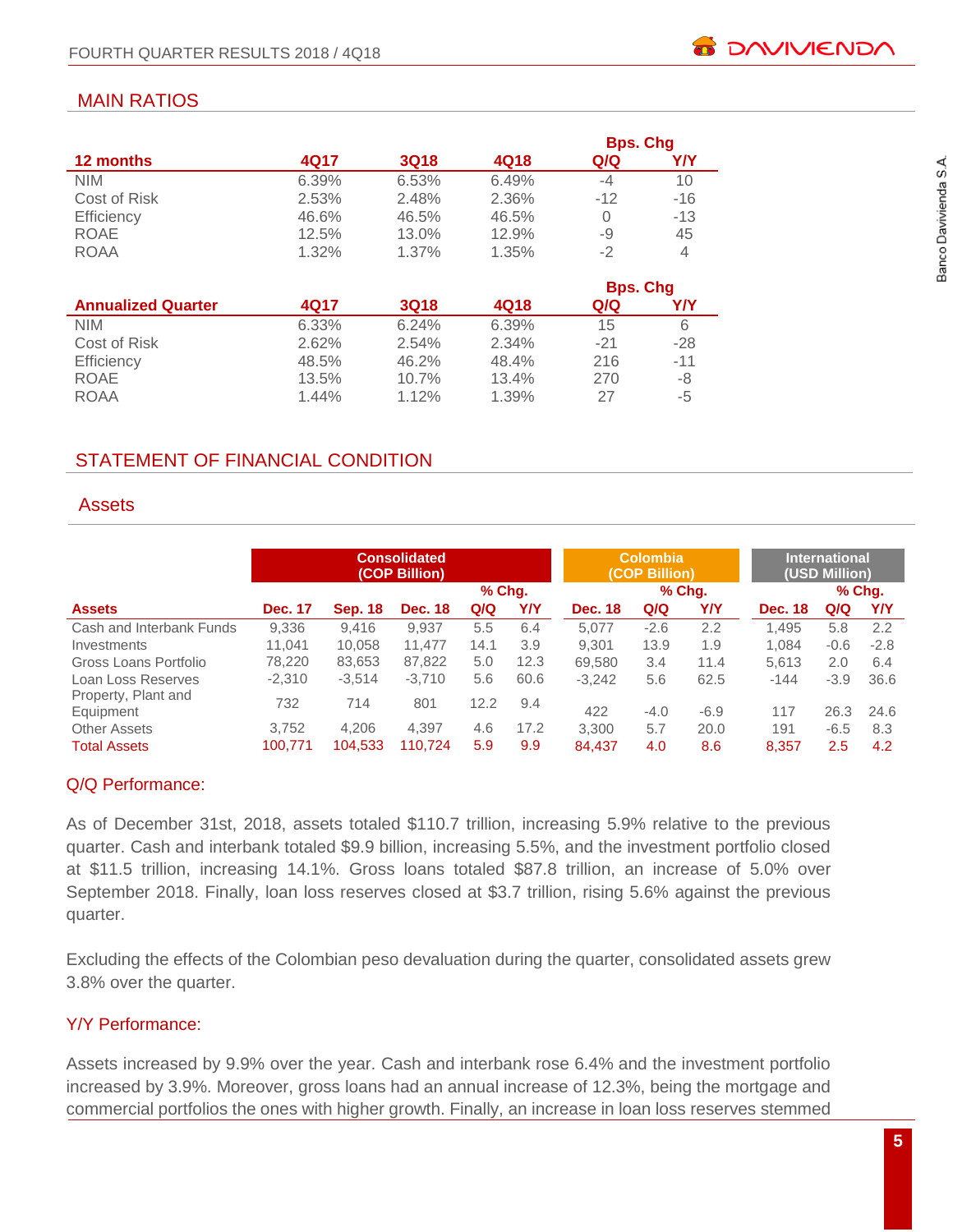from the IFRS 9 implementation since January 2019, when the expected losses model was implemented.

Excluding the effects of the Colombian peso devaluation during the year, consolidated assets grew 7.8% over the year.

# Gross Loans

|                    | <b>Consolidated</b><br>(COP Billion) |                |                |     |        |                | <b>Colombia</b><br>(COP Billion) |        | <b>International</b><br>(USD Million) |     |        |
|--------------------|--------------------------------------|----------------|----------------|-----|--------|----------------|----------------------------------|--------|---------------------------------------|-----|--------|
|                    |                                      |                |                |     | % Chq. |                |                                  | % Chq. |                                       |     | % Chq. |
| <b>Gross Loans</b> | <b>Dec. 17</b>                       | <b>Sep. 18</b> | <b>Dec. 18</b> | Q/Q | Y/Y    | <b>Dec. 18</b> | Q/Q                              | Y/Y    | <b>Dec. 18</b>                        | Q/Q | Y/Y    |
| Commercial         | 39.542                               | 42.399         | 44.553         | 5.1 | 12.7   | 34.512         | 3.2                              | 11.9   | 3.090                                 | 2.6 | 6.1    |
| Consumer           | 20.670                               | 21.390         | 22,306         | 4.3 | 7.9    | 17.979         | 2.8                              | 5.9    | 1.331                                 | 1.4 | 7.5    |
| Mortgage           | 18,008                               | 19.863         | 20.963         | 5.5 | 16.4   | 17.088         | 4.4                              | 16.7   | 1.192                                 | 1.2 | 5.8    |
| Total              | 78.220                               | 83.653         | 87.822         | 5.0 | 12.3   | 69.580         | 3.4                              | 11.4   | 5.613                                 | 2.0 | 6.4    |

# Q/Q Performance:

Gross loans reached \$87.8 trillion, increasing 5.0% when compared to the third quarter of 2018. The highest quarterly growth in nominal terms is presented by the commercial portfolio, driven by the behavior in the corporate segment in Colombia. If we exclude the effects of the Colombian peso devaluation during the quarter, consolidated gross loans grow 3.2%.

Consumer loans grew in Colombia, mainly in fixed-rate unsecured personal loans (boosted by the mobile credit behavior) and vehicle segments (which increased 6.2% and 9.0% respectively).

The growth in Colombia's mortgage loans resulted from the behavior of leasing and residential housing portfolios (which grew 4.0% and 7.7%) in main cities.

Gross loans in international subsidiaries totaled USD\$5.6 billion, an increase of 2.0% relative to the previous quarter, mainly due to the growth of the commercial portfolio, which had a positive dynamic, specifically in El Salvador and Costa Rica.

# Y/Y Performance:

The 12.3% growth in gross loans was mainly driven by the performance of the commercial and mortgage portfolios. The effect of the Colombian peso devaluation during the year, explains 1.8% of the consolidated gross loans growth against 4Q17.

The commercial portfolio grew 12.7% over the year as a result of the demand in corporate and construction segments in Colombia, which grew 13.7% and 14.8% respectively.

Consumer portfolio grew 7.9%. Unsecured personal loans and payroll portfolios stand out (growing 13.6% and 6.5% respectively). Additionally, our unsecured personal mobile loan (100% digital) reached a balance of \$545 billion as of December 2018.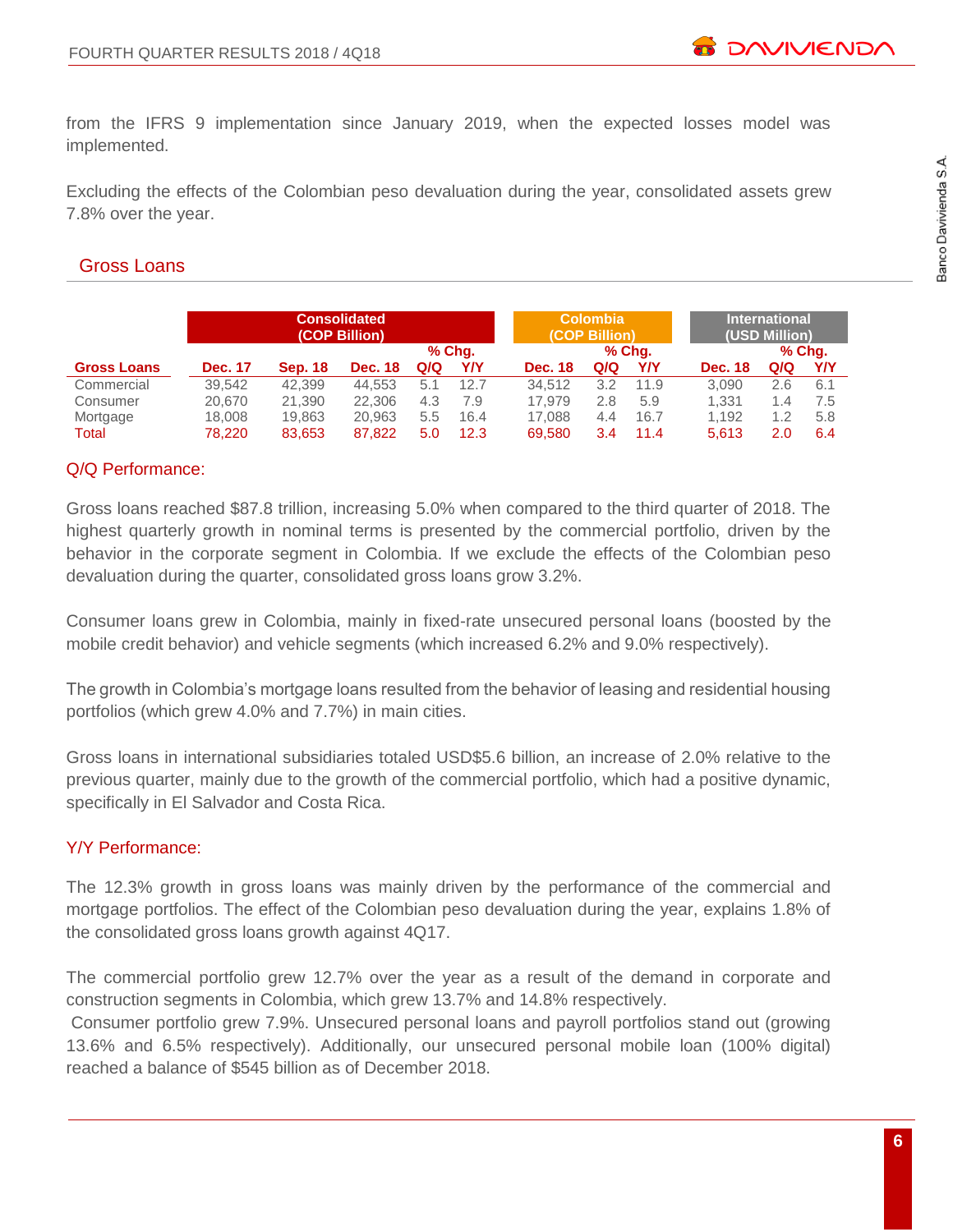Finally, mortgage loans grew 16.4% over the year. Segments with the best behavior were leasing (17.7%) and residential housing (29.8%) in Colombia. The latter boosted by government programs. Growth is also explained by a lower portfolio securitizations dynamic relative to 2017.

Regarding the international subsidiaries, gross loans mainly grew as a result of the behavior of the commercial and consumer segments in Honduras and El Salvador. Within the commercial portfolio, the energy, manufacturing, and commercial sectors presented good results. Credit card and payroll segments stand out in the consumer portfolio.

# Asset Quality and Coverage

|                 |              | <b>Consolidated</b> |          |          | <b>Colombia</b> |       |       | <b>International</b> |       |  |  |
|-----------------|--------------|---------------------|----------|----------|-----------------|-------|-------|----------------------|-------|--|--|
| <b>PDL</b>      | 4Q17         | 3Q18                | 4Q18     | 4Q17     | <b>3Q18</b>     | 4Q18  | 4Q17  | <b>3Q18</b>          | 4Q18  |  |  |
| Commercial      | $2.55\%$     | 4.73%               | 4.62%    | 2.85%    | 5.53%           | 5.48% | 1.49% | 1.72%                | 1.66% |  |  |
| Consumer        | $2.63\%$     | $2.51\%$            | $2.55\%$ | 2.60%    | 2.43%           | 2.50% | 2.79% | 2.88%                | 2.76% |  |  |
| Mortgage        | $3.35\%$     | 3.89%               | $3.92\%$ | $3.61\%$ | 4.14%           | 4.15% | 2.24% | 2.76%                | 2.88% |  |  |
| Total $(90)^1$  | <b>2.76%</b> | $3.96\%$            | 3.93%    | $2.96\%$ | 4.39%           | 4.38% | 1.95% | $2.22\%$             | 2.18% |  |  |
| Mortgage (120)  | $2.52\%$     | 2.96%               | 3.03%    | 2.65%    | $3.09\%$        | 3.18% | 1.94% | 2.31%                | 2.38% |  |  |
| Total $(120)^2$ | $2.57\%$     | $3.74\%$            | $3.72\%$ | 2.74%    | 4.13%           | 4.15% | 1.89% | 2.13%                | 2.07% |  |  |

# Asset Quality

# Q/Q Performance:

90 days Consolidated PDL closed at 3.93%, improving 3 bps relative to the previous quarter.

Commercial portfolio PDL improved 11 bps over the quarter, explained by lower growth in past-due loans in Colombia, compared to the portfolio growth. Loan recovery improvement actions took place in Colombia as well as policy adjustments in the SMEs segment enabling us to perceive positive behaviors. In Central America, improvements were led by better payment behavior, mainly in Panama.

Consumer portfolio PDL increased 4 bps relative to September 2018. The ratio was affected by slower growth in payroll and vehicle portfolios in Colombia, affecting the estimation base. However, adjustments made in policies have allowed us to improve the risk level in new placements.

The 120 days PDL for mortgage loans reached 3.03% at the end of the fourth quarter of 2018, increasing 8 bps over the previous quarter. In Colombia, it kept being impacted by specific segments in some regions of the country. However, adjustment measures have improved the risk profile of recent placements, restraining the deterioration trend. In Central America, customers' payment behavior has been affected by macroeconomic dynamics.

 $\overline{a}$ <sup>1</sup> Portfolio > 90 days / Gross portfolio.

<sup>2</sup> Total (120) includes: (Mortgage>120 days + Commercial>90 days + Consumer>90 days) / Gross portfolio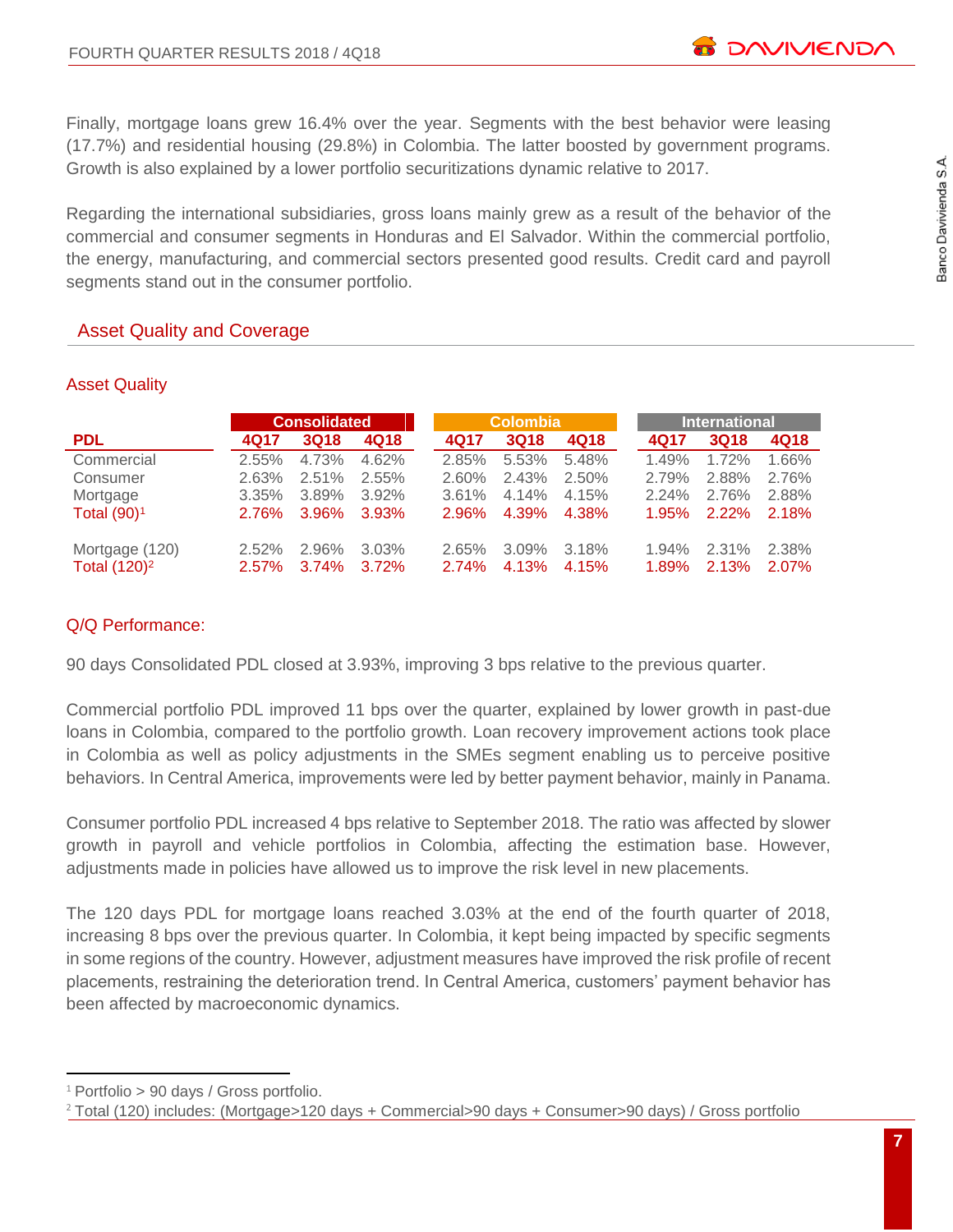We continue to monitor our risk ratios and to adjust our placement policies with the purpose of providing further stability to loan quality.

Write-offs for the total loan book totaled \$509 billion in the quarter.

| <b>Write-offs</b> |      | <b>Quarterly Figures</b> | $%$ Chg. |       |     |  |
|-------------------|------|--------------------------|----------|-------|-----|--|
| (COP billion)     | 4Q17 | <b>3Q18</b>              | 4018     | Q/Q   | YN. |  |
| Write-offs        | 469  | 523                      | 509      | $-27$ | 84  |  |

# Y/Y Performance:

Consolidated PDL increased 117 bps year on year, mainly as a result of deteriorations presented in the commercial and mortgage loans.

Commercial PDL rose 207 bps over the year, because of certain situations with specific customers in the transport, energy, and infrastructure sectors, as well as customer deteriorations in diverse sectors of the Colombian economy, resulting from the lagged effects of slower economic growth in previous years.

Consumer PDL dropped 8 bps relative to the figure reported in the same quarter of the previous year, attributable to a favorable response to policy changes implemented in Colombia. PDL decreased 3 bps in Central America, mainly explained by a positive response to the adjustment of credit policies in Honduras and Costa Rica.

Finally, the 120 days PDL for mortgage loans increased 51 bps over the year. Even though the ratio has increased, deterioration has slowed down as vintages with a higher level of risk have reached a higher level of maturity. Additionally, since this is a long-term portfolio, the effects of adjustments take longer to reflect.

Accumulated write-offs for the total loan book totaled \$1.93 trillion.

| Write-offs     |                | <b>Accumulated Figures</b> |      |  |  |  |  |
|----------------|----------------|----------------------------|------|--|--|--|--|
| (COP trillion) | <b>Dec. 17</b> | <b>Dec. 18</b>             | YN   |  |  |  |  |
| Write-offs     | 1.54           | 1.93                       | 25.7 |  |  |  |  |

# **Coverage**

 $\overline{a}$ 

|            |        | Coverage <sup>3</sup> |             |        | ∣ Total Reserves Cov <u>erage<sup>41</sup></u> |           |
|------------|--------|-----------------------|-------------|--------|------------------------------------------------|-----------|
|            | 4017   | 3018                  | <b>4Q18</b> | 4017   | 3018                                           | 4Q18      |
| Commercial | 121.0% | 89.8%                 | 94.8%       | 156.8% | 105.1%                                         | $107.7\%$ |
| Consumer   | 181.7% | 270.3%                | $254.4\%$   | 273.5% | 278.6%                                         | 270.2%    |
| Mortgage   | 16.4%  | 33.7%                 | 37.7%       | 71.3%  | 65.5%                                          | 67.0%     |
| Total      | 107.1% | 106.0%                | 107.6%      | 162.3% | $124.0\%$                                      | 124.9%    |

<sup>3</sup> Coverage: Asset Allowances / Portfolio > 90 days

<sup>4</sup> Total Reserves Coverage: (Assets Allowances + Equity Allowances) / Portfolio> 90 days.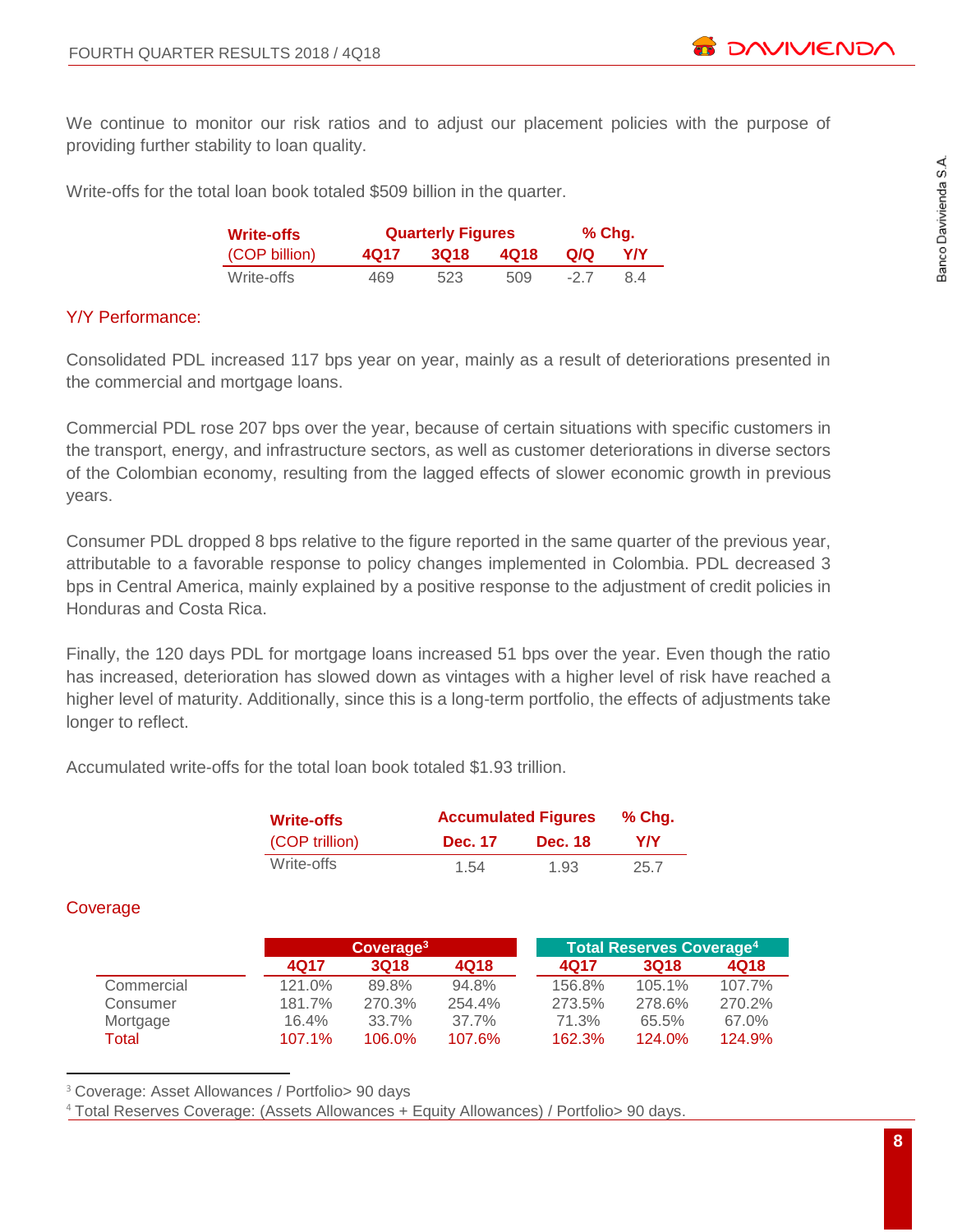# Q/Q Performance:

Total reserves coverage closed the quarter at 124.9%, higher level than the third quarter of 2018, mainly resulting from an increase in asset and equity allowances. On the other hand, the coverage ratio closed at 107.6%, increasing quarter on quarter, due to the higher asset allowances stock.

# Y/Y Performance:

Total reserves coverage fell over the year as a result of the increase in non-performing commercial and mortgage loans. However, the coverage ratio increased compared to the figure reported in the fourth quarter of 2017 as a result of higher loan loss reserves attributable to IFRS 9 implementation, where provisions are made under the expected-losses model.

# Funding Sources

|                        | <b>Consolidated</b><br>(COP Billion) |                |                |        |         |                | <b>Colombia</b><br>(COP Billion) |         | <b>International</b><br>(USD Million) |        |        |  |
|------------------------|--------------------------------------|----------------|----------------|--------|---------|----------------|----------------------------------|---------|---------------------------------------|--------|--------|--|
|                        |                                      |                |                | % Chq. |         |                | % Chq.                           |         |                                       | % Chq. |        |  |
| <b>Funding Sources</b> | <b>Dec. 17</b>                       | <b>Sep. 18</b> | <b>Dec. 18</b> | Q/Q    | Y/Y     | <b>Dec. 18</b> | Q/Q                              | Y/Y     | <b>Dec. 18</b>                        | Q/Q    | YN     |  |
| Demand deposits        | 33.132                               | 32.638         | 36.086         | 10.6   | 8.9     | 27.726         | 8.1                              | 9.2     | 2.573                                 | 9.4    | $-0.9$ |  |
| Term deposits          | 29.328                               | 32.790         | 31.118         | $-5.1$ | 6.1     | 22.389         | $-8.2$                           | 3.1     | 2.686                                 | $-4.9$ | 5.3    |  |
| <b>Bonds</b>           | 12,009                               | 9.920          | 10.686         | 7.7    | $-11.0$ | 9.584          | 6.0                              | $-13.7$ | 339                                   | 14.3   | 11.5   |  |
| Credits                | 9.686                                | 11.552         | 12.495         | 8.2    | 29.0    | 7.624          | 6.4                              | 34.6    | 1.499                                 | 1.5    | 11.2   |  |
| Total                  | 84.155                               | 86,900         | 90.385         | 4.0    | 7.4     | 67.323         | 1.6                              | 5.4     | 7.097                                 | 2.1    | 4.4    |  |

# Q/Q Performance:

Funding sources totaled \$90.4 trillion as of December of 2018, growing 4.0% over the quarter, mainly due to higher demand deposits and credits with entities.

Demand deposits closed at \$36.1 trillion. This increase in Colombia resulted from the focus on low funding cost. In Central America, deposits in checking accounts increased mainly in Costa Rica and El Salvador.

Term deposits closed at \$31.1 trillion, decreasing over the quarter in Colombia, as a result of changes in the funding mix; and in Central America as a result of maturity and lower demand for this type of instruments.

On the other hand, bonds closed at \$10.7 trillion, increasing in Colombia due to the issuance of senior bonds for \$453 billion COP during November, and in Central America, due to the issuance of local currency bonds in Costa Rica for \$47 million USD during October.

Credits with entities rose 8.2% as a result of higher financing from multilateral organizations, national entities, and foreign banks, and as an effect of the Colombian peso devaluation during the quarter.

Loans to funding ratio rose 90 bps over the previous quarter.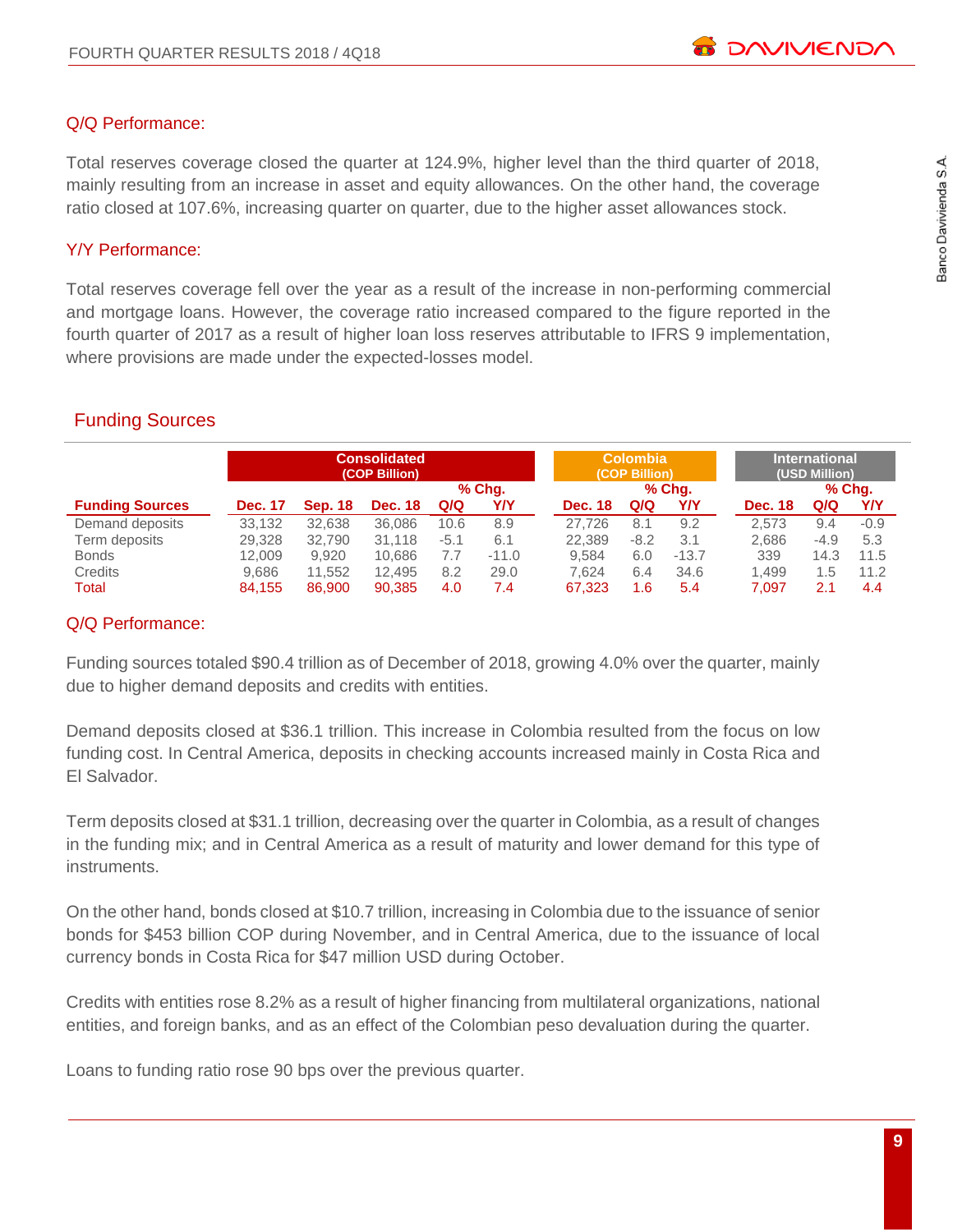

# Y/Y Performance:

Funding sources increased 7.4% relative to the previous year, mainly as a result of growth in deposits and credits with entities.

Colombia showed an increase of 9.2% in demand deposits, mainly in savings accounts (which grew 11.5% over the year).In Central America, demand deposits decreased (mainly in savings accounts in Panama), and term deposits increased by 5.3% as a result of higher demand in the business segment in Panama and Honduras.

Reduction in bonds was due to maturity of a senior bond for \$500 million dollars in January 2018, and senior bonds in Colombia. It is important to recall that Global Notes were issued in October of 2017 for an equivalent in COP close to 500 million dollars, in anticipation of the senior bonds maturity.

During the year, credits with entities increased by 29.0% as a result of acquired liabilities with foreign financial entities, multilateral and national entities, and foreign financial institutions.

Loans to funding ratio closed at 97.2%.

# Equity and Regulatory Capital

| <b>Total Regulatory Capital and</b><br><b>Risk Weighted Assets</b> | <b>Consolidated</b> |             |        |           |           |  |  |  |  |
|--------------------------------------------------------------------|---------------------|-------------|--------|-----------|-----------|--|--|--|--|
| (COP Billion)                                                      | 4Q17                | <b>3Q18</b> | 4Q18   | Q/Q       | YN        |  |  |  |  |
| Equity                                                             | 10,884              | 10,934      | 11,410 | 4.3       | 4.8       |  |  |  |  |
| <b>Common Equity Tier I Capital</b>                                | 6,814               | 7.842       | 7,887  | 0.6       | 15.7      |  |  |  |  |
| <b>Tier II Capital</b>                                             | 4,330               | 3,662       | 3.908  | 6.7       | $-9.8$    |  |  |  |  |
| <b>Total Regulatory Capital</b>                                    | 11.144              | 11.504      | 11.795 | 2.5       | 5.8       |  |  |  |  |
| <b>Risk Weighted Assets</b>                                        | 86,513              | 89,748      | 94.724 | 5.5       | 9.5       |  |  |  |  |
| <b>Capital Adecuacy Ratio</b>                                      | 12.34%              | 12.27%      | 11.93% | $-34$ bps | $-41$ bps |  |  |  |  |
| Tier I                                                             | 7.54%               | 8.37%       | 7.98%  | $-39$ bps | 44 bps    |  |  |  |  |
| Tier II                                                            | 4.79%               | 3.91%       | 3.95%  | 5 bps     | $-84$ bps |  |  |  |  |

# Q/Q Performance:

 $\overline{a}$ 

Consolidated equity reached \$11.4 trillion, increasing 4.3% quarter on quarter, mainly due to higher profits in the period.

Capital adequacy ratio as of December of 2018 was 11.93%, 34 bps less than the figure reported in the third quarter of 2018. Tier I ratio as of December 2018 closed at 7.98%, decreasing 39 bps over the previous quarter. The latter is the result of higher business growth. Capital adequacy ratio is located 293 bps above the minimum required by the Colombian regulation (9%).

Risk-weighted assets reached \$94.7 trillion, 5.5% higher than the figure reported in the previous quarter. Additionally, its density<sup>5</sup> reached 85.5%, 3 bps less than the figure reported in the third quarter of 2018 (85.9%).

<sup>5</sup> Risk Weighted Assets´ Density: RWAs/Total Assets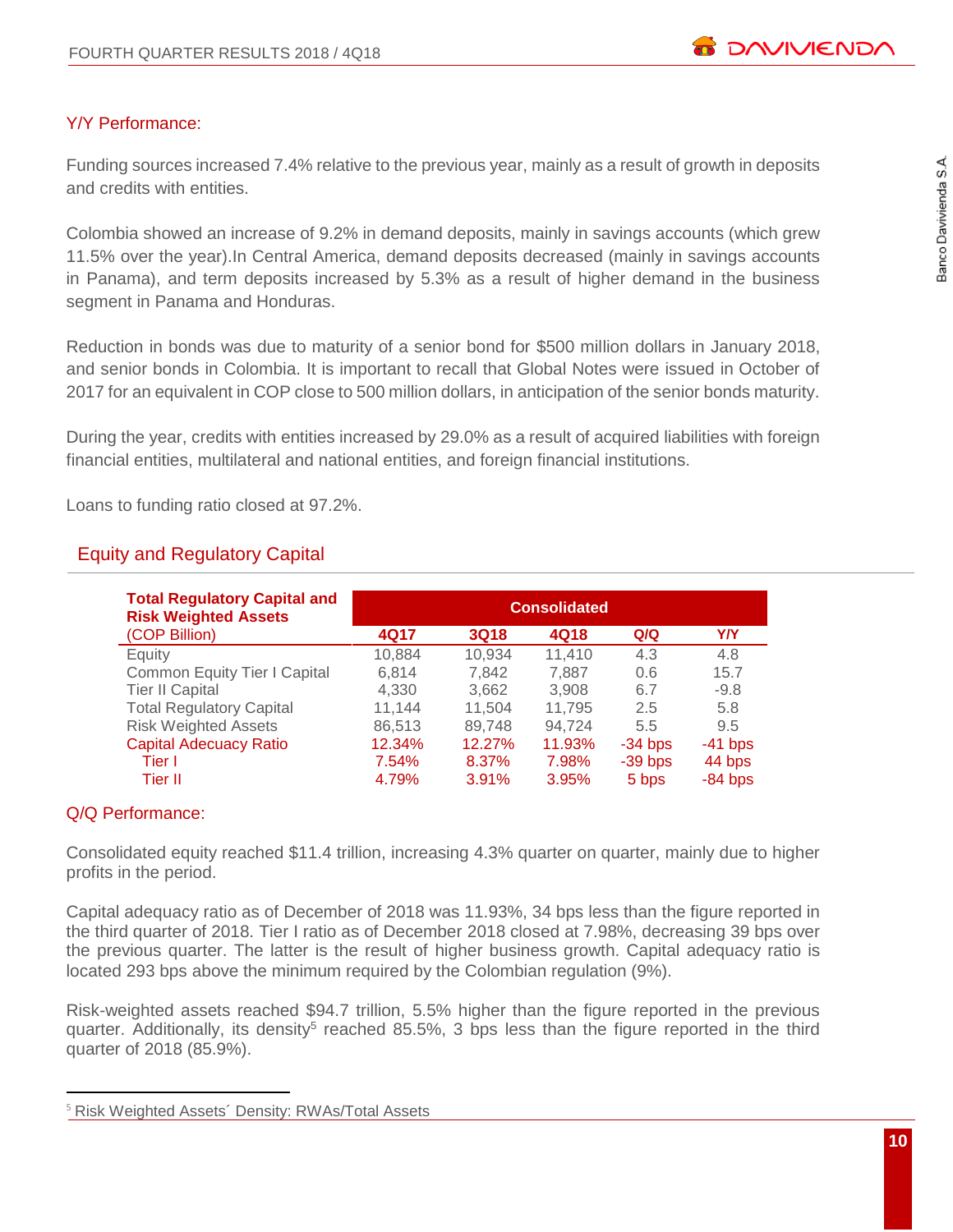# Y/Y Performance:

Consolidated equity grew 4.8% over the year as a result of higher reserves and profits during the year, given the Bank's \$1 trillion capitalization approved by the General Shareholders´ Meeting in March 2018.

The capital adequacy ratio decreased by 41 bps less than the figure of December 2017. The Tier I ratio increased 44 bps over against December 2017, closing at 7.98%.

Risk-weighted assets increased 9.5% at the end of the fourth quarter of 2018 relative to the same quarter the previous year, and its density decreased 3 bps relative to the fourth quarter of 2017 (85.9%).

# INCOME STATEMENT

| <b>Income Statement</b>                  |       | <b>Quarterly Figures</b> |             | % Chg.   |            | <b>Accum. Figures</b> |                | % Chg.     |
|------------------------------------------|-------|--------------------------|-------------|----------|------------|-----------------------|----------------|------------|
| (COP billion)                            | 4Q17  | <b>3Q18</b>              | <b>4Q18</b> | Q/Q      | <b>Y/Y</b> | <b>Dec. 17</b>        | <b>Dec. 18</b> | <b>Y/Y</b> |
| Interest Income                          | 2,325 | 2,320                    | 2,435       | 4.9      | 4.7        | 9,338                 | 9,510          | 1.8        |
| Loans                                    | 2,156 | 2,173                    | 2,270       | 4.5      | 5.3        | 8,667                 | 8,862          | 2.2        |
| Commercial                               | 898   | 879                      | 922         | 4.9      | 2.7        | 3,634                 | 3,565          | $-1.9$     |
| Consumer                                 | 799   | 802                      | 823         | 2.6      | 3.0        | 3,105                 | 3,201          | 3.1        |
| Mortgage                                 | 458   | 491                      | 525         | 6.8      | 14.6       | 1,927                 | 2,096          | 8.8        |
| Investments                              | 145   | 119                      | 143         | 19.6     | $-1.5$     | 593                   | 547            | $-7.7$     |
| Other Income                             | 24    | 28                       | 22          | $-20.4$  | $-7.1$     | 78                    | 101            | 28.3       |
| <b>Financial Expenses</b>                | 919   | 885                      | 911         | 2.9      | $-0.9$     | 3,844                 | 3,558          | $-7.4$     |
| <b>Demand Deposits</b>                   | 173   | 154                      | 169         | 9.7      | $-2.2$     | 895                   | 627            | $-29.9$    |
| <b>Term Deposits</b>                     | 429   | 419                      | 403         | $-3.8$   | $-6.1$     | 1,711                 | 1,658          | $-3.1$     |
| Credits                                  | 102   | 125                      | 138         | 9.8      | 35.4       | 383                   | 480            | 25.5       |
| <b>Bonds</b>                             | 189   | 170                      | 178         | 4.8      | $-5.7$     | 728                   | 713            | $-2.0$     |
| <b>Other Expenses</b>                    | 26    | 16                       | 23          | 38.9     | $-13.5$    | 128                   | 80             | $-37.4$    |
| <b>Gross Financial Margin</b>            | 1,405 | 1,435                    | 1,524       | 6.2      | 8.4        | 5,494                 | 5,951          | 8.3        |
| Provision Expenses, net of<br>recoveries | 512   | 532                      | 513         | $-3.5$   | 0.3        | 1,975                 | 2,075          | 5.0        |
| <b>Net Interest Margin</b>               | 894   | 904                      | 1,011       | 11.9     | 13.1       | 3,519                 | 3,877          | 10.2       |
| Operating Income                         | 325   | 317                      | 326         | 2.7      | 0.3        | 1,216                 | 1,296          | 6.6        |
| <b>Operating Expenses</b>                | 870   | 830                      | 919         | 10.7     | 5.7        | 3,190                 | 3,414          | 7.0        |
| <b>Personnel Expenses</b>                | 345   | 345                      | 350         | 1.4      | 1.4        | 1,359                 | 1,440          | 6.0        |
| <b>Operation Expenses</b>                | 393   | 362                      | 428         | 18.5     | 9.0        | 1,383                 | 1,472          | 6.4        |
| <b>Other Expenses</b>                    | 132   | 123                      | 141         | 14.3     | 7.0        | 449                   | 503            | 11.9       |
| <b>Exchange and Derivatives</b>          | 8     | 42                       | 56          | 35.0     | 620.6      | 104                   | 145            | 39.3       |
| Other Income and Expenses, net           | 55    | $\mathbf 1$              | $-7$        | $-972.0$ | 113.2      | 39                    | $-28$          | $-172.5$   |
| <b>Income before Taxes</b>               | 412   | 434                      | 467         | 7.6      | 13.4       | 1,688                 | 1,876          | 11.2       |
| Income Tax                               | 52    | 145                      | 92          | $-36.2$  | 78.7       | 405                   | 478            | 18.0       |
| <b>Net Profit</b>                        | 360   | 289                      | 374         | 29.6     | 4.0        | 1,283                 | 1,399          | 9.0        |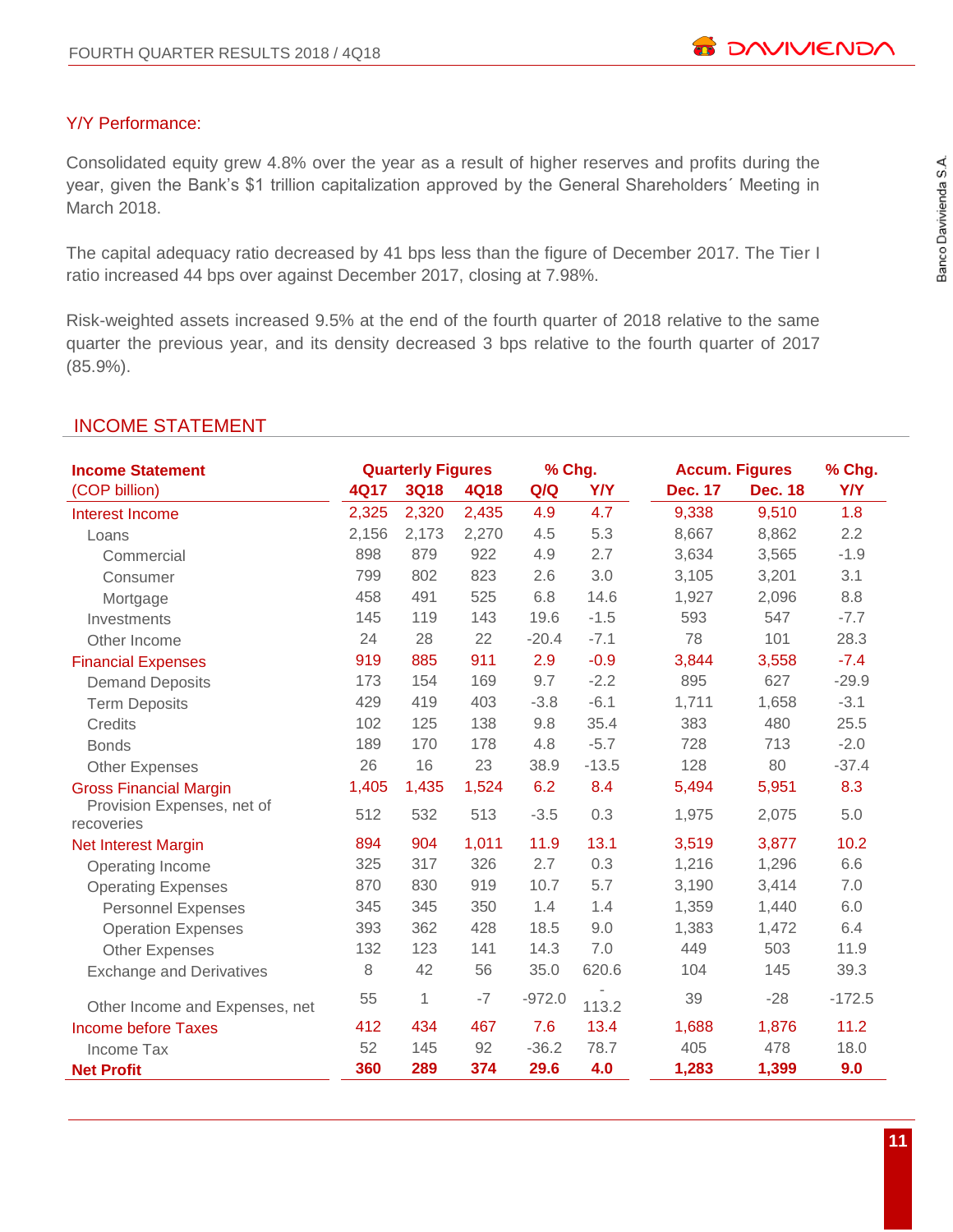# Net Income

# Quarterly figures

# Q/Q Performance:

Net income for the quarter reached \$374 billion, a 29.6% increase relative to the third quarter of 2018, mainly due to higher loan and investments income, lower provision expenses, and lower income tax.

On one hand, higher loan income was led by the commercial and mortgage segments. The increase in investment income was related both to higher portfolio balance and higher appreciations, resulting from inflationary expectations for 2019. The decrease in net provisions expenses was due to portfolio recovery actions. On the other hand, income tax decreased by adjustments in the long term nominal income tax rate.

Annualized quarter Return on Average Equity (ROAE) closed at 13.4% in 4Q18, 270 bps higher than the figure reported in 3Q18 (10.7%).

# Y/Y Performance:

Consolidated profits for 4Q18 increased 4.0% against the same period of the previous year, due to higher loan income, stability of financial and provision expenses, and higher exchange and derivatives income.

Loan income increased mainly driven by the mortgage portfolio in Colombia (related to the growth of this loan book during the year).

Stability of financial expenses occurred both in deposits and bonds, resulting from the effect of liabilities' repricing.

Provision expenses slightly increased due to loan collection strategies.

Finally, exchange and derivatives income increase was as a result of the 8.9% devaluation of the Colombian peso against the US dollar, and a profit increase from derivatives' operations.

# Accumulated figures

# Y/Y Performance

.

Accumulated net profit as of December of 2018 reached \$1.4 trillion, which represents a 9.0% increase over the year, resulting from lower financial expenses, mainly in savings and term deposits; and higher operating income.

In Colombia, accumulated profit closed at \$1.1 trillion, 3.7% over the previous year. Accumulated profit from the international operation reached USD \$96 million, growing 36.3% compared to the accumulated up to December 2017.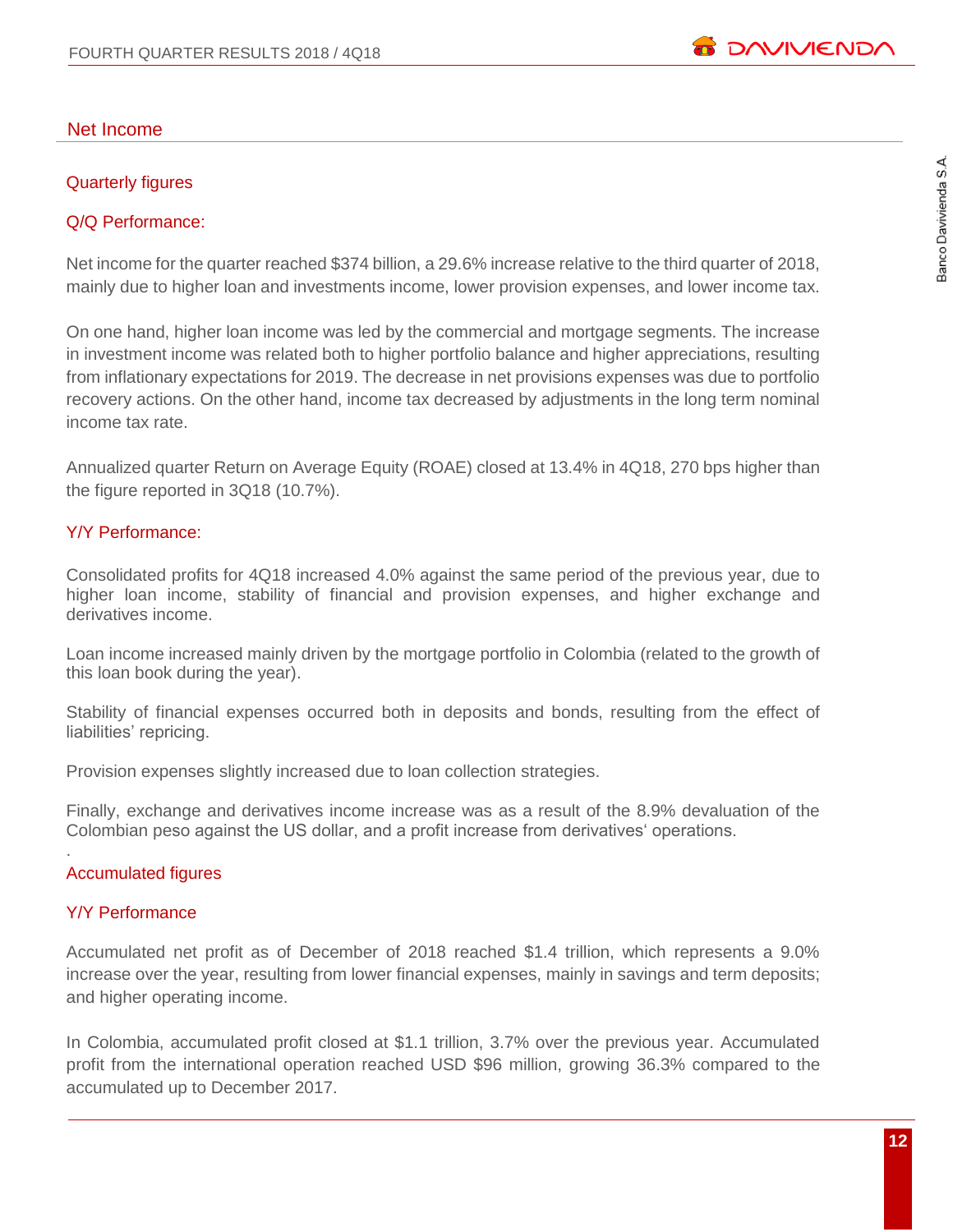Return on Average Equity for the last 12 months closed at 12.9% as of December of 2018, 45 bps higher than in 2017.

# Gross Financial Margin

| <b>Gross Financial Margin</b>    |       | <b>Quarterly Figures</b> |       | % Chq. |        |                | <b>Accum. Figures</b> | % Chg. |
|----------------------------------|-------|--------------------------|-------|--------|--------|----------------|-----------------------|--------|
| (COP billion)                    | 4017  | 3Q18                     | 4Q18  | Q/Q    | Y/Y    | <b>Dec. 17</b> | <b>Dec. 18</b>        | Y/Y    |
| Loan Income                      | 2.156 | 2.173                    | 2.270 | 4.5    | 5.3    | 8.667          | 8.862                 | 2.2    |
| Investments and Interbank Income | 169   | 147                      | 165   | 11.9   | $-2.3$ | 671            | 648                   | $-3.5$ |
| <b>Financial Income</b>          | 2.325 | 2.320                    | 2.435 | 4.9    | 4.7    | 9.338          | 9.510                 | 1.8    |
| <b>Financial Expenses</b>        | 919   | 885                      | 911   | 2.9    | $-0.9$ | 3.844          | 3.558                 | $-7.4$ |
| <b>Gross Financial Margin</b>    | 1,405 | 1,435                    | 1.524 | 6.2    | 8.4    | 5.494          | 5.951                 | 8.3    |

# Quarterly figures

# Q/Q Performance:

Consolidated gross financial margin closed at \$1.5 trillion in the fourth quarter of 2018, a 6.2% increase against the previous quarter, mainly due to higher loan and investment income and a slight increase in financial expenses, resulting from the low-cost funding strategy, in which the share of term deposits decreased.

Colombia's Gross financial margin increased 5.5% over the quarter, as a result of higher loan portfolio income (mainly in the mortgage and commercial segments) and financial expenses stability. Financial Expense increases in demand deposits and acquired credits in Colombia are related to their higher balance. However, the decrease in term deposits resulted in a significant reduction of expenses, which allowed total financial expenses of the Colombian operation to remain relatively stable (increasing 0.9%).

In Central America, USD gross financial margin grew 2.1%, driven by the commercial and consumer portfolios, due to these portfolios growth dynamics. On the other hand, financial expenses increased in savings deposits and bonds, due to balance increases.

Therefore, the annualized-quarter NIM closed at 6.39%, rising 15 bps over the one reported in 3Q18.

| <b>NIM</b>                |       |             |       |      | <b>Bps Chg.</b> |
|---------------------------|-------|-------------|-------|------|-----------------|
| <b>Annualized Quarter</b> | 4017  | <b>3018</b> | 4018  | QIQ. | A/A             |
| Total NIM                 | 6.33% | $6.24\%$    | 6.39% |      |                 |

# Y/Y Performance:

The consolidated gross financial margin for the quarter grew 8.4% over the same quarter of 2017, as a result of growth in loan portfolio income, and a decrease in financial expenses.

As a result, the annualized quarter NIM rose 6 bps against 4Q17's.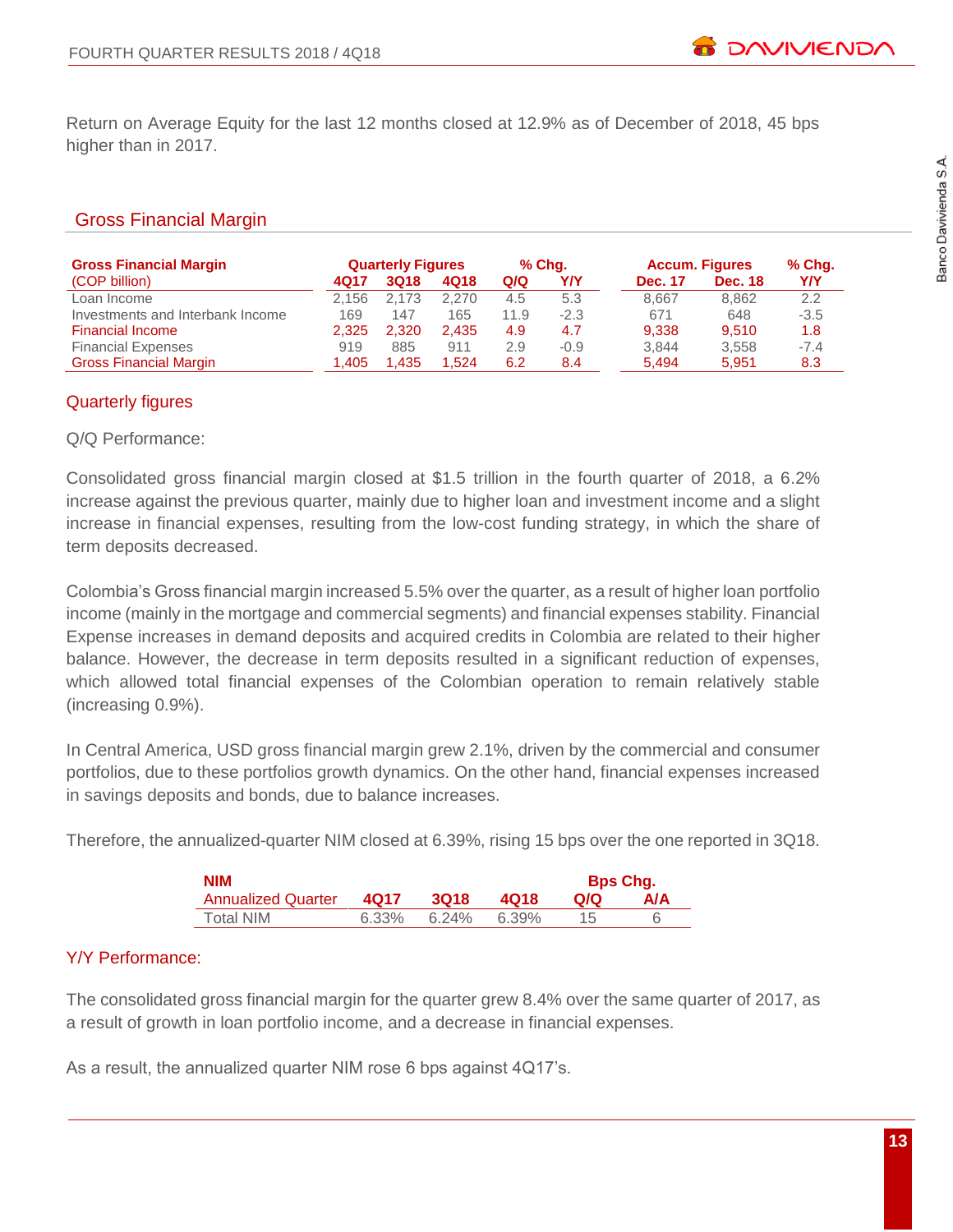

In Colombia, the gross financial margin grew 7.0%. Regarding loan income, commercial portfolio income was affected by asset repricing, while the mortgage portfolio income had a good performance, as this book grew. Likewise, financial expenses were impacted by monetary policy decisions in Colombia, resulting in lower funding costs.

In the international operations, the USD gross financial margin grew 8.9% as a result of higher loan and investment income. The income from the commercial portfolio had the highest growth, followed by the consumer portfolio. Investment income rose mainly in Panama and Costa Rica as a result of appreciation, profits from investments sales and balance increases.

# Accumulated figures

# Y/Y Performance:

Accumulated gross financial margin as of December of 2018 reached \$6.0 trillion, increasing 8.3% over the accumulated figure for December 2017, mainly due to lower interest expenses.

The accumulated gross financial margin for the Colombian operation closed at \$5.0 trillion and increased 7.8% as a result of lower interest expenses in savings and term deposits, given the Central Bank's interest rate adjustment.

The gross financial margin for the Central American operation reached USD \$338 million, rising 10.7% due to higher income from the commercial and consumer portfolios, and higher investment income.

As a result, the 12-month NIM closed at 6.49%, rising 10 bps against the one reported in December of 2017.

| NIM       |      |                            |      | <b>Bps Chg.</b> |    |
|-----------|------|----------------------------|------|-----------------|----|
| 12 Months | 4017 | 3Q18                       | 4018 | Q/Q             | YN |
| Total NIM |      | $6.39\%$ $6.53\%$ $6.49\%$ |      | -4              | 10 |

# Provision Expenses

| <b>Provision Expenses</b>                    |     | <b>Quarterly Figures</b> |      | % Chq.  |          | <b>Accum. Figures</b> |                | % Chq.  |
|----------------------------------------------|-----|--------------------------|------|---------|----------|-----------------------|----------------|---------|
| (COP billion)                                |     | 4Q17 3Q18                | 4Q18 | Q/Q     | Y/Y      | <b>Dec. 17</b>        | <b>Dec. 18</b> | YN      |
| Provision for credit losses                  | 608 | 618                      | 699  | 13.1    | 15.0     | 2.312                 | 2.551          | 10.3    |
| Loan recoveries                              | 88  | 85                       | 186  | 119.5   | 111.2    | 322                   | 470            | 46.0    |
| Net loan sales                               |     |                          |      | $-99.8$ | $-100.0$ | 14                    | 6              | $-60.0$ |
| <b>Provision expenses, net of recoveries</b> | 512 | 532                      | 513  | $-3.5$  | 0.3      | 1.975                 | 2.075          | 5.0     |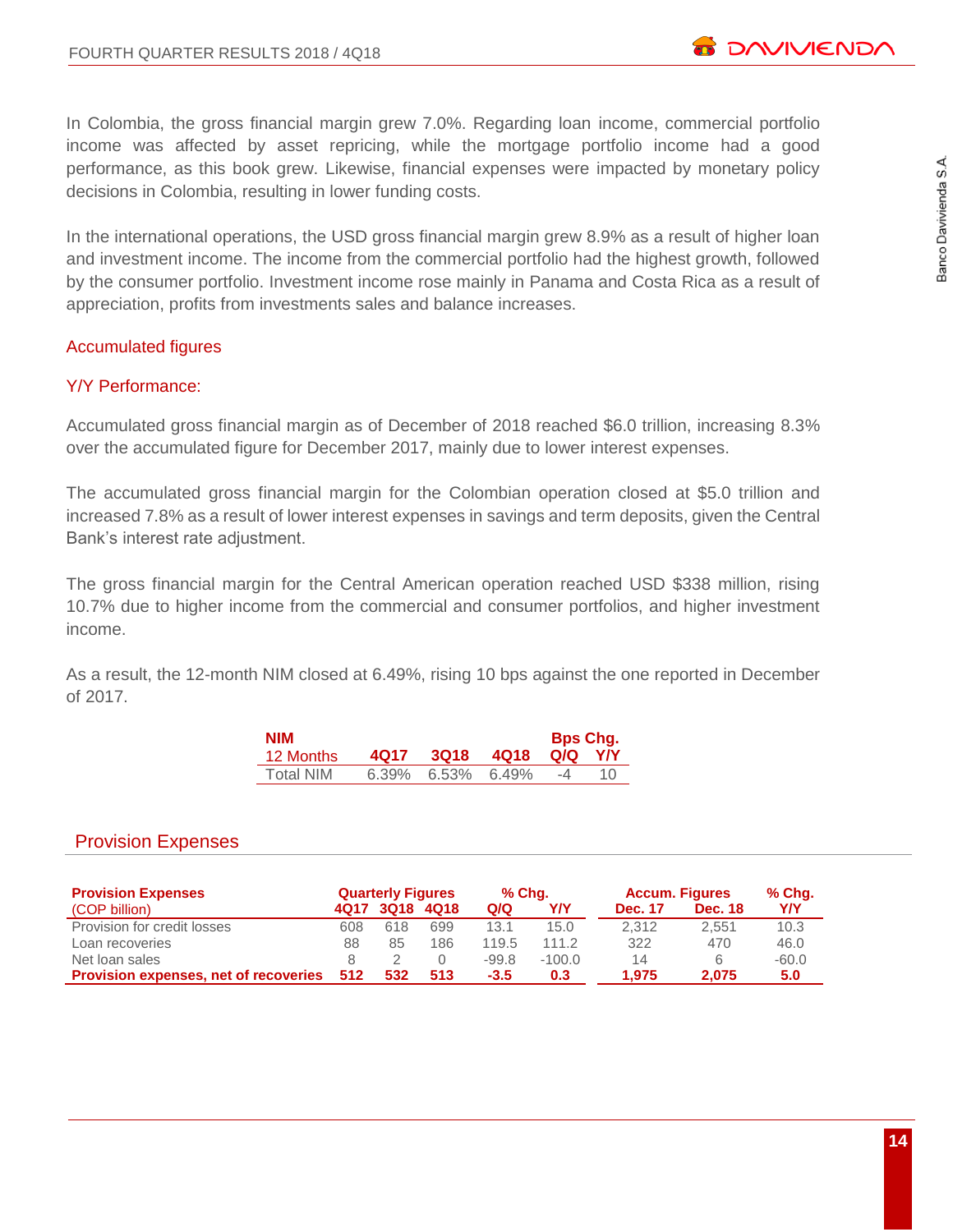# Quarterly figures

# Q/Q Performance:

Quarter's provision expenses (net of recoveries) closed at \$513 billion, decreasing 3.5% over the third quarter of 2018.

Both in the Colombian and in the USD international operation, quarter provision expenses increased. However, these growths were compensated by recoveries of past due loans, which resulted in a lower net provision expense than the previous quarter.

As a result, annualized Cost of Risk for the quarter closed at 2.34%, 21 bps below the figure reported in 3Q18.

| <b>Cost of Risk</b>  |          |             |       | <b>Bps Chq.</b> |     |
|----------------------|----------|-------------|-------|-----------------|-----|
| (Annualized quarter) | 4017     | <b>3018</b> | 4018  | O/Q             | YN  |
| Cost of Risk         | $2.62\%$ | 2.54%       | 2.34% | - 21            | -28 |

# Y/Y Performance:

Consolidated provision expenses for the 4Q18 increased 0.3% annually. However, it is worth mentioning that during 2017 provisions were made under the incurred losses model and, since 2018, provisions are made according to the expected losses model due to IFRS 9 implementation.

Annualized-quarter Cost of Risk closed 28 bps below the figure reported in 4Q17.

#### Accumulated figures

#### Y/Y Performance:

 $\overline{a}$ 

Accumulated gross provision expenses increased by 10.3%, mainly due to the deterioration in different portfolios. However, the effect was offset by positive results in loan recoveries (which grew 46.0%), resulting in a net provision expense of \$2.1 trillion, increasing only 5.0% compared to December 2017.

The 12-month cost of risk $6$  closed at 2.36%, 16 bps lower than December 2017, positively impacted by the growth of the loan portfolio.

| <b>Cost of Risk</b>   |  |                        | <b>Bps Chg.</b> |     |
|-----------------------|--|------------------------|-----------------|-----|
| $(12 \text{ months})$ |  | 4Q17 3Q18 4Q18 Q/Q Y/Y |                 |     |
| Cost of Risk          |  | 2.53% 2.48% 2.36% -12  |                 | -16 |

<sup>6</sup> 12-months Cost of Risk: Accumulated provision expenses (12 months) / Gross Loans Balance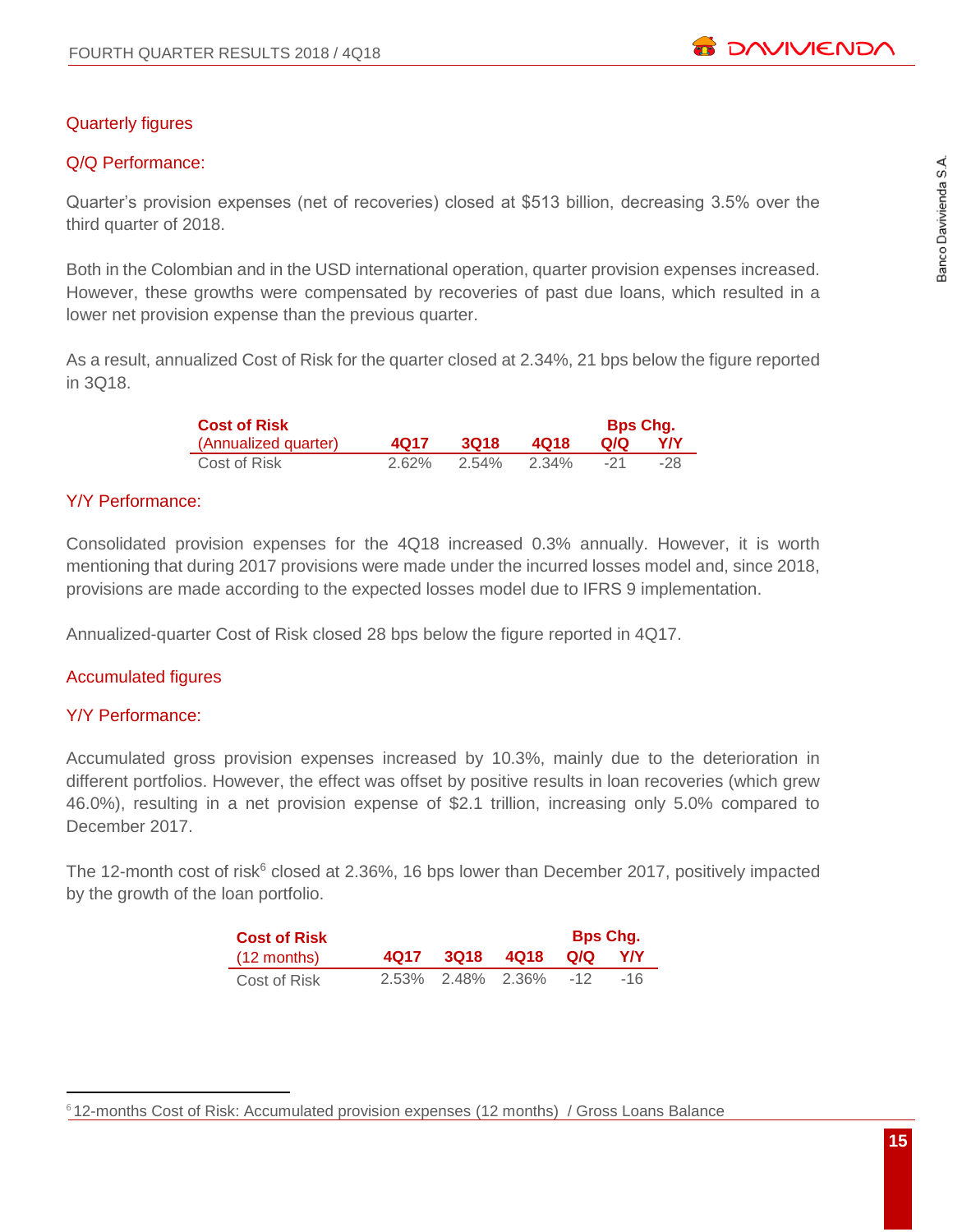

# Operating Income

# Quarterly figures

# Q/Q Performance:

Operating income for the quarter reached \$326 billion, an increase when compared to the third quarter of 2018, mainly due to higher services fee income and better results of associated entities.

Consolidated fee income slightly increased by 1.1%. The figure fell in Colombia as a result of higher expenses for the use of off-shore networks and loan placement fees, as well as fees paid for cash purchase. In Central America, fee income increased 11.1%, mainly explained by Costa Rica and El Salvador due to the higher card fees, cash remittances, and banking services fees.

# Y/Y Performance:

Consolidated operating income in the fourth quarter of 2018 remained stable when compared to the same quarter of the previous year, which is explained by a reduction of 3.9% in Colombia's fee income, compensated by increases of 8.8% of this item in Central America.

# Accumulated figures

# Y/Y Performance:

Accumulated operating income reached \$1.3 trillion in the fourth quarter of 2018, a 6.6% increase relative to the previous year.

In Colombia, operating income increased 4.6% as a result of higher commissions from credit cards, trusts, mutual funds management, and insurances premiums. Additionally, further income derived from diverse services, network usage fees, and higher dividends.

In Central America, operating income grew 14.0% over the accumulated figure of the previous year. Income from commissions and fees increased 15.4%, and income from insurance activities excelled.

# Operating Expenses

| <b>Operating Expenses</b>   |      | <b>Quarterly Figures</b> |      |      | % Chq. |                | <b>Accum. Figures</b> | % Chg. |
|-----------------------------|------|--------------------------|------|------|--------|----------------|-----------------------|--------|
| (COP billion)               | 4Q17 | 3Q18                     | 4Q18 | Q/Q  | Y/Y    | <b>Dec. 17</b> | <b>Dec. 18</b>        | YN     |
| <b>Personnel Expenses</b>   | 345  | 345                      | 350  | 1.4  | 1.4    | 1.359          | 1.440                 | 6.0    |
| <b>Operational Expenses</b> | 393  | 362                      | 428  | 18.5 | 9.0    | 1.383          | 1.472                 | 6.4    |
| <b>Other Expenses</b>       | 132  | 123                      | 141  | 14.3 | 7.0    | 449            | 503                   | 11.9   |
| <b>Total Expenses</b>       | 870  | 830                      | 919  | 10.7 | 5.7    | 3.190          | 3.414                 | 7.0    |

#### Quarterly figures

# Q/Q Performance:

Consolidated operating expenses closed at \$919 billion, increasing 10.7% over the previous quarter, as a result of higher operating expenses associated to location remodeling, fees for software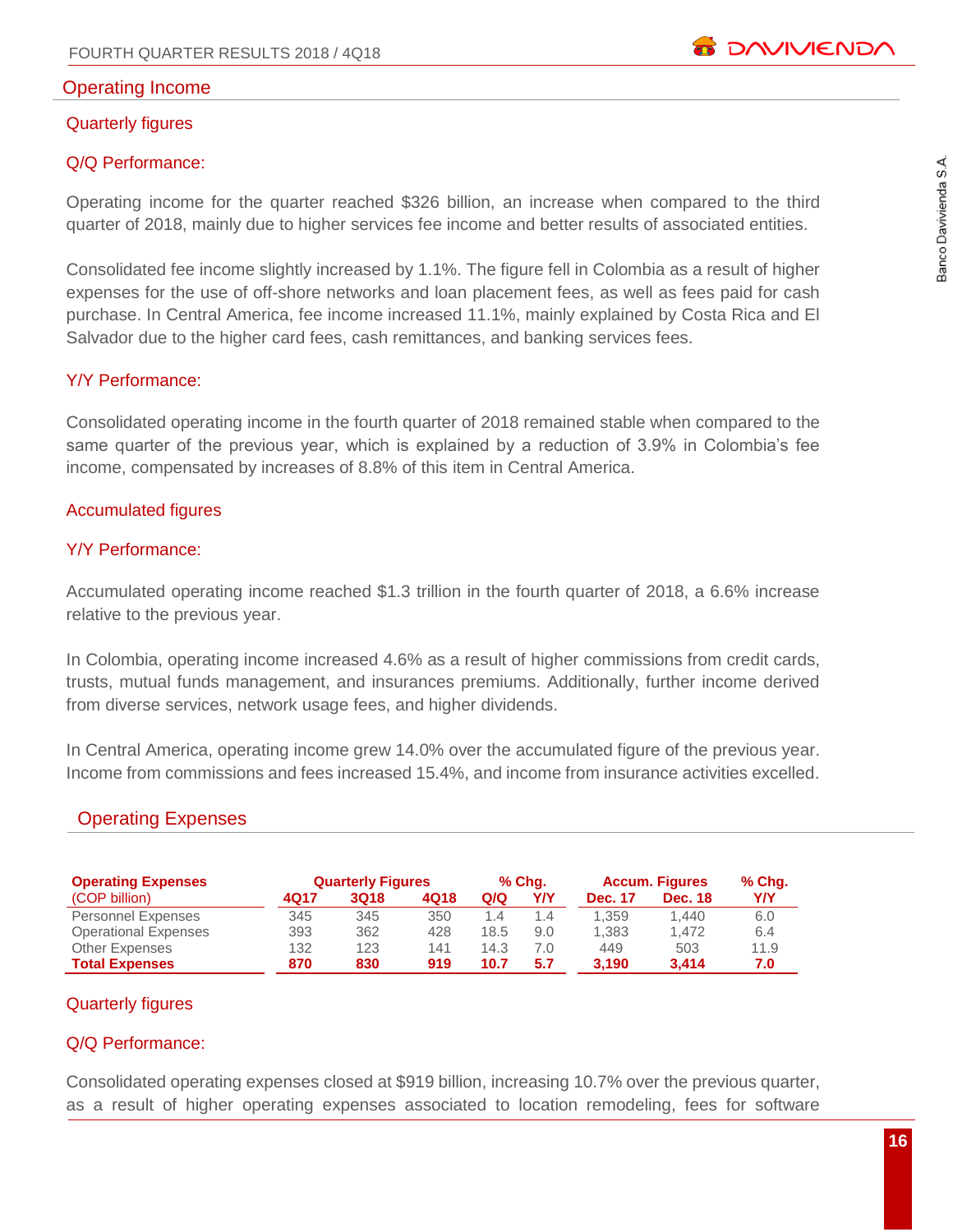development and advertising; and a higher tax expense, mainly in the Colombian Tax on Financial Transactions.

Accordingly, the quarter's Efficiency ratio was 48.4%, 216 bps above the figure reported in the third quarter of 2018.

| <b>Efficiency</b>    |       |             |       | <b>Bps Chg.</b> |       |
|----------------------|-------|-------------|-------|-----------------|-------|
| (Annualized Quarter) | 4017  | <b>3Q18</b> | 4018  | Q/Q             | YN    |
| <b>Efficiency</b>    | 48.5% | 46.2%       | 48.4% | 216             | $-11$ |

# Y/Y Performance:

Consolidated operating expenses of 4Q18 increased 5.7% when compared to the same period in the previous year, mainly as a result of higher operating and tax expenses.

On one hand, Colombia´s operating expenses increased due to higher costs in adequation and installation, rental, information technology platforms and advertising services. Meanwhile in Central America, the increase was due to expenses in advertising and maintenance.

Increase in taxes is mainly explained by the tax on financial transactions and industry and commerce tax in Colombia.

The annualized-quarter efficiency ratio closed 11 bps below the figure reported in the fourth quarter of 2017, positively affected by the behavior of non-financial income.

# Accumulated figures

# Y/Y Performance:

Accumulated operating expenses closed at \$3.4 trillion as of December of 2018, growing 7.0% over the same period of 2017, due to higher operating and personnel expenses.

Within the operating expenses, rental expenses (related to the real estate assets' sale in 2017), and expenses associated to digital transformation (such as subscription to cloud services and fees for software development) stand out.

The increase in personnel expenses is mainly explained by the payment of an extraordinary bonus in Colombia amounting \$30 billion in the second quarter of 2018, and by salary increases. When excluding the effect of the bonus, operating expenses would have grown 6.1% over the accumulated up to December of 2017.

The 12-month efficiency ratio closed at 46.5%, remaining stable over the quarter and improving 13 bps when compared to the figure reported in 4Q17. The non-recurring personnel bonus impacted the 12 month efficiency ratio in 41 bps. This means, that if we exclude this payment, the ratio would have closed at 46.1%.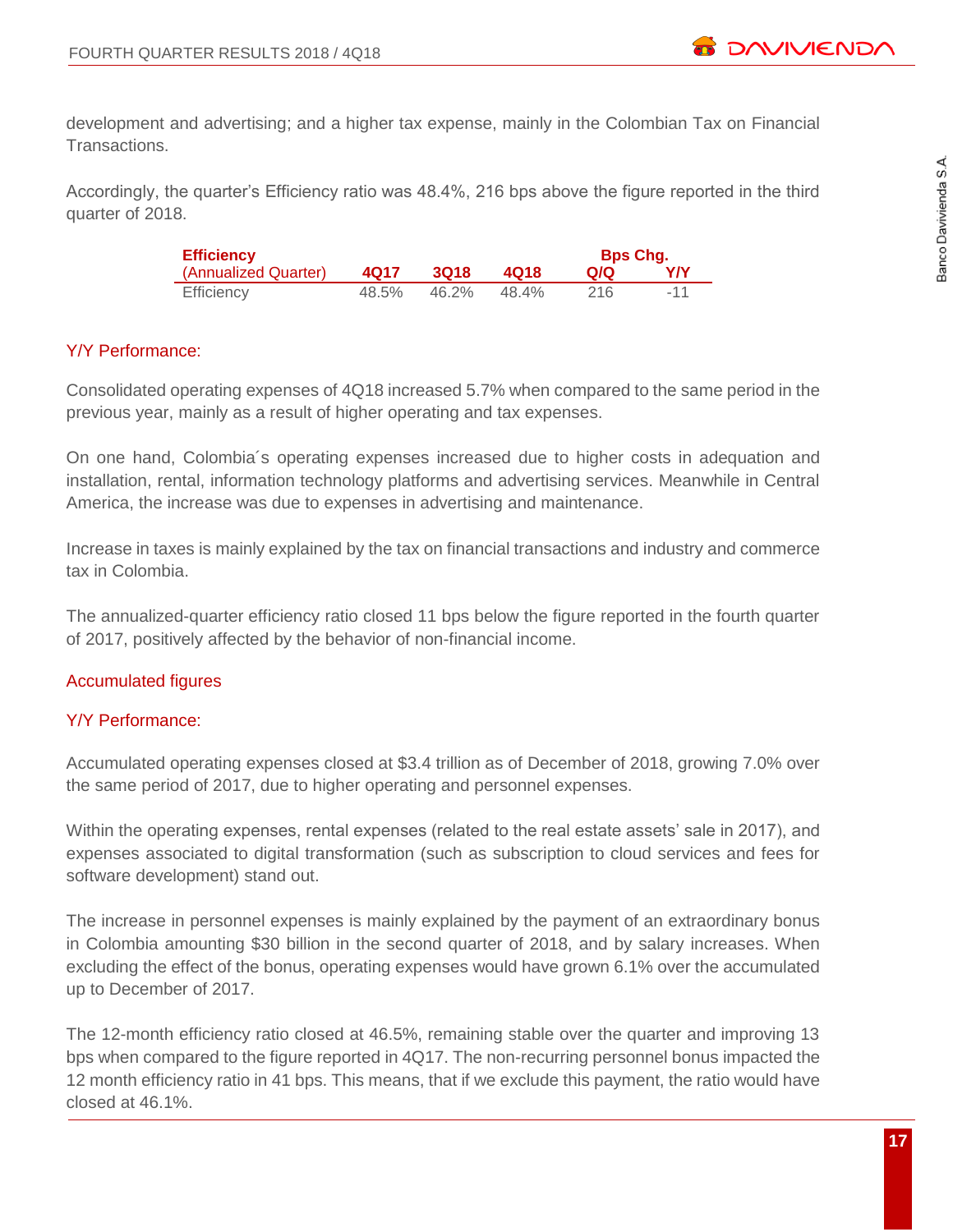| <b>Efficiency</b>     |                   | <b>Bps Chg.</b> |       |
|-----------------------|-------------------|-----------------|-------|
| $(12 \text{ months})$ | 4Q17 3Q18 4Q18    | Q/Q             | YN    |
| Efficiency            | 46.6% 46.5% 46.5% |                 | $-13$ |

#### Taxes

# Quarterly figures

# Q/Q Performance:

Income tax was \$92 billion in the 4Q18, decreasing over the previous quarter as a result of the change in long term income tax (from 33% to 30%), according to the Financing Law (Tax Reform).

| <b>Effective Tax Rate</b> |      |      |      | <b>PP Chg. (%)</b> |    |
|---------------------------|------|------|------|--------------------|----|
| Quarter                   | 4017 | 3018 | 4018 | 0/0                | YN |
| <b>Effective Tax Rate</b> | 13%  | 33%  | 20%  | $-13.6$            |    |

# Y/Y Performance:

Income tax in the fourth quarter increased over the same period of the previous year. That is explained by the fact that in 2017, exempted income from the real estate assets sale and from the merge between the Colombian Stock Exchange and the Securities Centralized Deposit of Colombia were recognized.

#### Accumulated figures

#### Y/Y Performance:

Accumulated income tax reached \$478 billion as of December of 2018, an increase of 18.0% over the accumulated up to December of 2017, as a result of higher income before taxes. As a result, the effective tax rate was 25%.

| <b>Effective Tax Rate</b> |     |                 | $PP Chg.$ $%$ |
|---------------------------|-----|-----------------|---------------|
| Accumulated               |     | Dec. 17 Dec. 18 | YN            |
| <b>Effective Tax Rate</b> | 24% | <b>25%</b>      | 1.5           |

*The information hereby presented is exclusively of an informative and illustrative character, and it is not, nor does it pretend to be, a source for legal or financial assessment of any kind.*

*Both the financial assessments and the projections presented are based on information and calculations carried out internally by Davivienda, and can be subject to changes or adjustments. Any change of current circumstances can affect the validity of the information or conclusions presented here.*